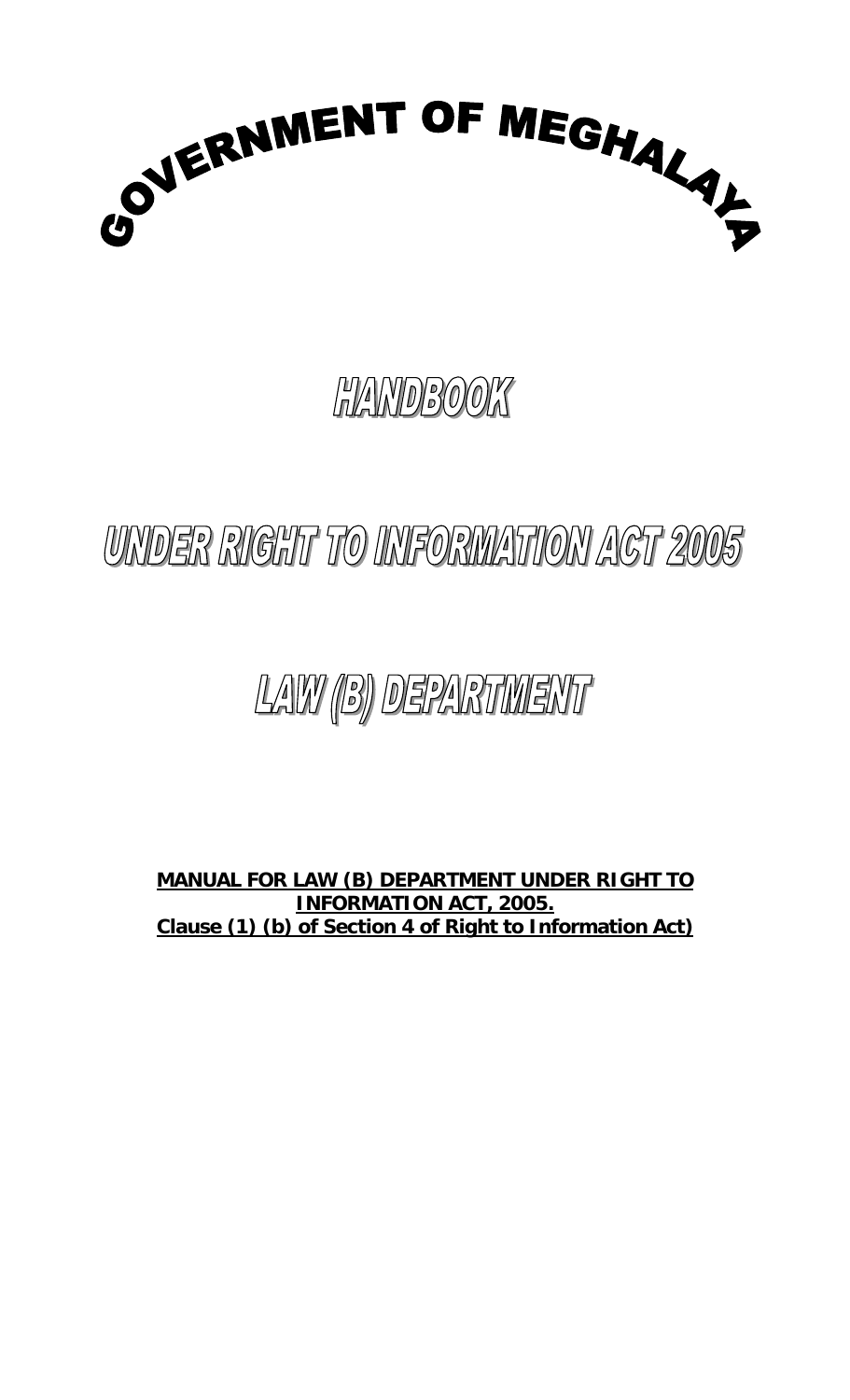## **INDEX**

| 1.  | Chapter - I            | Background on Handbook and Objectives of the<br>Handbook                                           | $\overline{2}$ |
|-----|------------------------|----------------------------------------------------------------------------------------------------|----------------|
| 2.  | Chapter - II           | <b>Main Functions</b>                                                                              | $3-4$          |
| 3.  | Chapter - III          | Duties and Functions of Officers & Employees                                                       | $5-19$         |
| 4.  | Chapter - IV           | Rules, Regulation, Instructions, Manuals &<br>Records for discharging functions                    | 20             |
| 5.  | Chapter - V            | Categories and type of files                                                                       | $21 - 23$      |
| 6.  | <b>Chapter - VI</b>    | Categories of documents                                                                            | 24             |
| 7.  | <b>Chapter - VII</b>   | Board, Council, Committees and other bodies<br>constituted                                         | 24             |
| 8.  | <b>Chapter - VIII</b>  | Name and designation of Public Information<br>Officer and Appellate Authority                      | 25             |
| 9.  | Chapter - IX           | Procedures in decision taking process including<br>supervision and accountability                  | 26             |
| 10. | Chapter - X            | Directories of Officers & Staffs of Law (B)<br>Department.                                         | 27-28          |
| 11. | <b>Chapter - XI</b>    | Monthly Remuneration of Officers & Staffs of<br>Law (B) Department.                                | 29-30          |
| 12. | <b>Chapter - XII</b>   | Budget fund in Law (B) Department                                                                  | 31             |
| 13. | <b>Chapter - XIII</b>  | The manner of execution of subsidy<br>programmes                                                   | 31             |
| 14. | <b>Chapter -XIV</b>    | Particulars of recipients of concessions permits<br>of authorization granted by Law (B) Department | 32             |
| 15. | <b>Chapter - XV</b>    | Norms set by Law (B) Department for execution<br>of various activities.                            | 32             |
| 16. | <b>Chapter – XVI</b>   | Information in Electronic forms                                                                    | 32             |
| 17. | <b>Chapter – XVII</b>  | Particulars of the facilities available to citizen<br>for obtaining information                    | 33             |
| 18. | <b>Chapter - XVIII</b> | Other useful information                                                                           | 33             |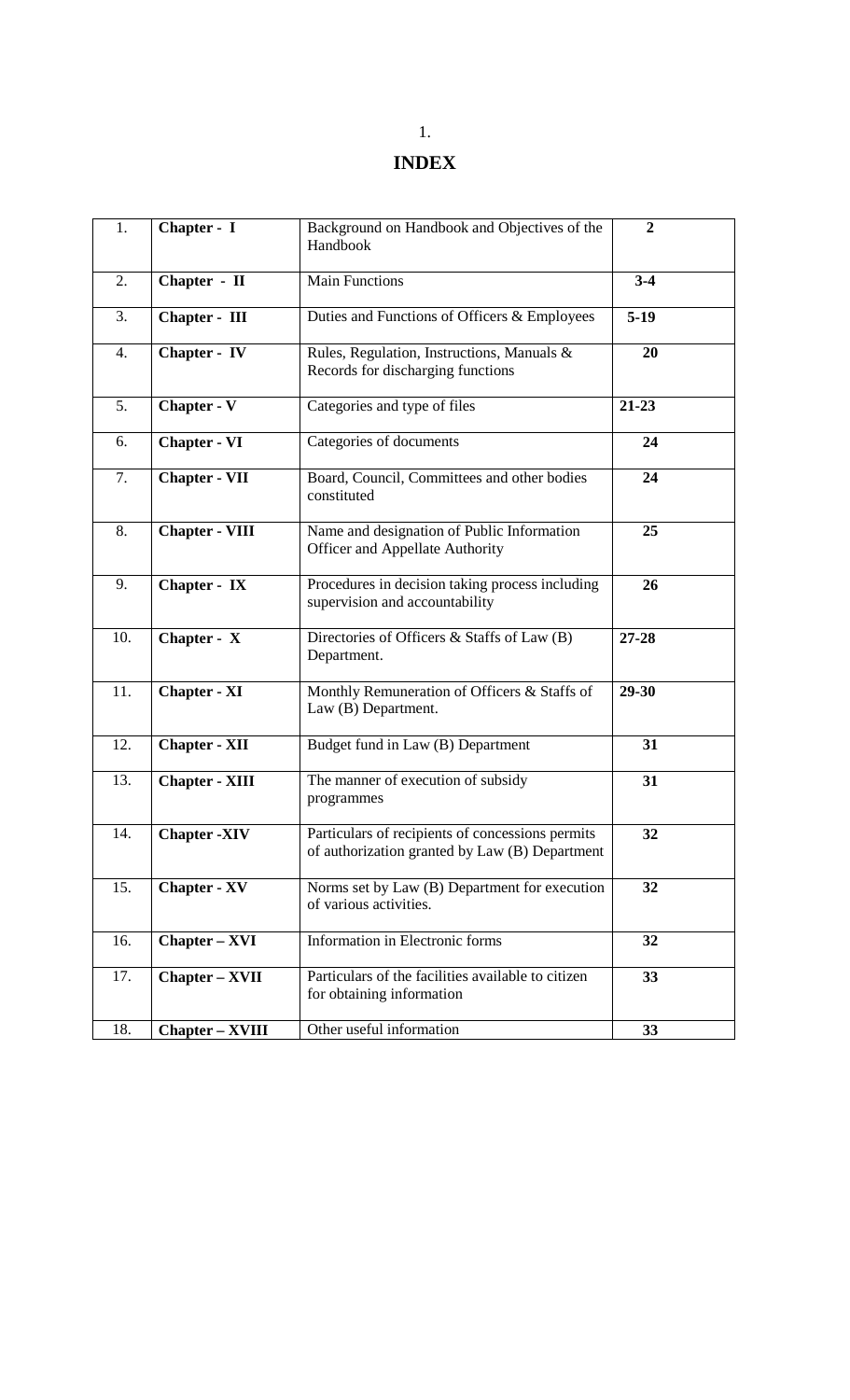#### **2. CHAPTER I**

#### **Introduction**

#### **BACKGROUND ON HANDBOOK**

This is a handbook on providing as guide for the use of the Government officials and the public. The content has been prepared to supply the information relating to various Governmental activities being taken up by Law Department. It includes various information like the duties, functions, powers of the officers in Law Department, it also provides information on the establishment and staff. For requirement of the general public that applies for information such important and relevant files, documents, office letters are also being provided in this handbook.

> Shri C.V.D. Diengdoh, IAS., Secretary Law Department, Government of Meghalaya

#### **OBJECTIVES**

The main objective of this handbook is for providing information to citizens and use by the Government in pursuance of the Right to Information, Act 2005. (Central Act No. 22 of 2005)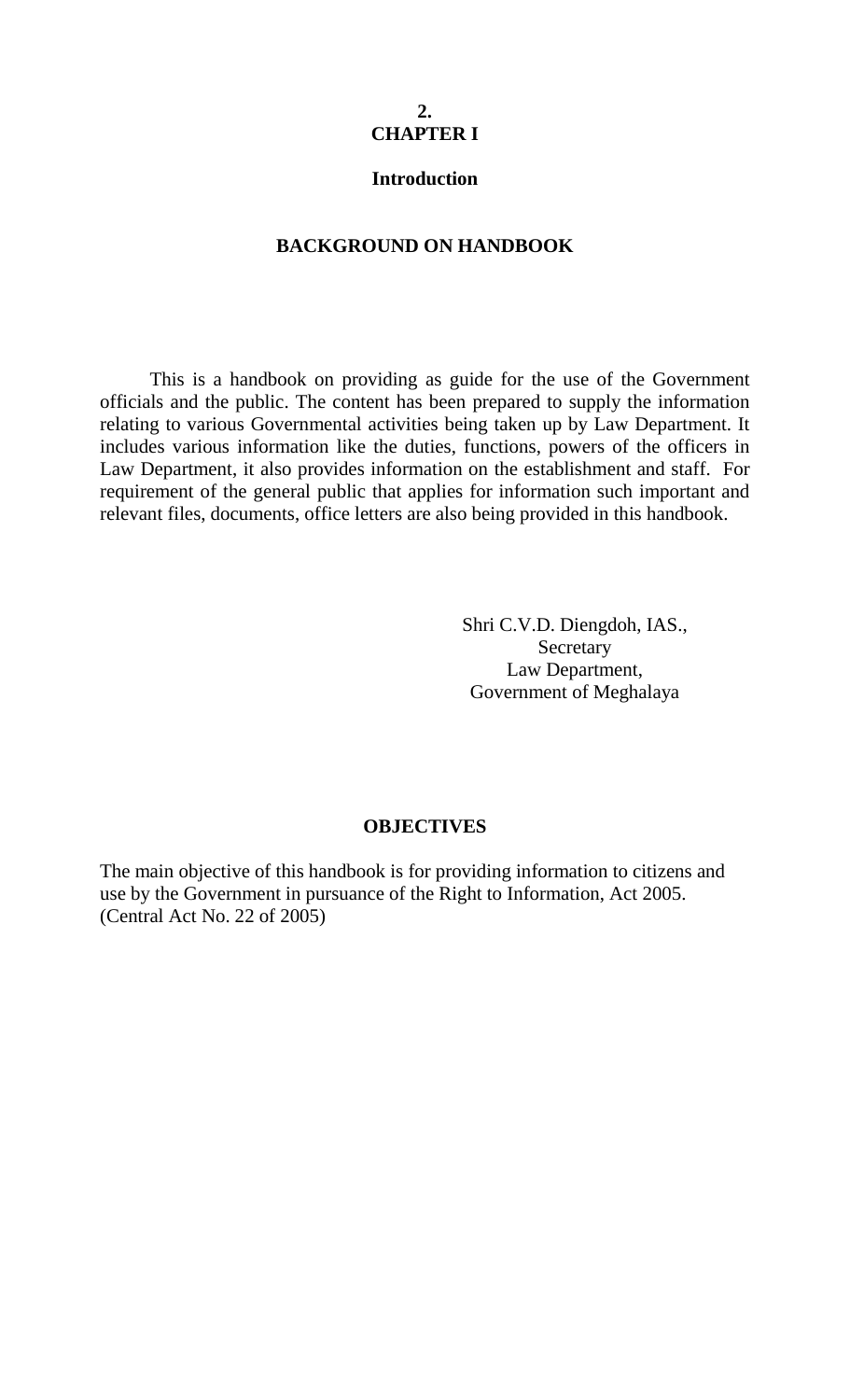#### **CHAPTER II**

#### **Particulars of Organization, Functions and Duties**

The main functions of Law Department are basically legal matters by nature of work of the State Government. The Officers of the Law Department are borne from the Meghalaya Legal Service and the ministerial staff belongs to the Meghalaya Civil Secretariat Service.

The basic function and duties of Law "B" Department are as follows:-

#### **(i) Legislation and Subordinate Legislation**

- 1. Drafting and vetting of bills, statutory rules, orders and notification and giving advice on legislation measures,
- 2. Promulgation of Ordinance by the Governor,
- 3. Obtaining assent of the Governor or the President to bills passed by the State Legislature and publishing them,
- 4. Compilations of State Acts,
- 5. Vetting of Bills, rules and regulations of District Councils requiring assent or approval of the Governor,
- 6. Translation of Acts into Garo and Khasi Language and
- 7. Revision of Acts and amendments thereof.

#### **(ii) Judicial Administration.**

- 8. Conduct of State cases, appeals, etc. in all Courts including High Court and Supreme Court,
- 9. Investment of Magisterial & Judicial powers on all M.C.S. Officers and other officers of Government during election,
- 10.Engagement of lawyers/Defence Counsel on behalf of the accused,
- 11.Conduct of Government cases in various courts including Supreme Court, High Court and District Courts,
- 12.Matter relating to implementation, judgment and orders including Supreme Court Judgment/Orders passed by High Court of other State Government,
- 13.Mercy petitions, pardon and commutation of sentences of convicts,
- 14.Appointment of Special Judge and constitution of Special Courts/Tribunal under different Act/Rules.

#### **(iii) Legal Opinion and Advice.**

- 15.Tendering legal opinion and advice to all Departments etc. of the Government of Meghalaya,
- 16.Drafting and vetting or deeds, agreements and other instruments.

#### **(iv) Budget and Financial Administration**.

17.Payment of fees and other expenses of Government Lawyers in the District Court/High court Advocates including Supreme Court.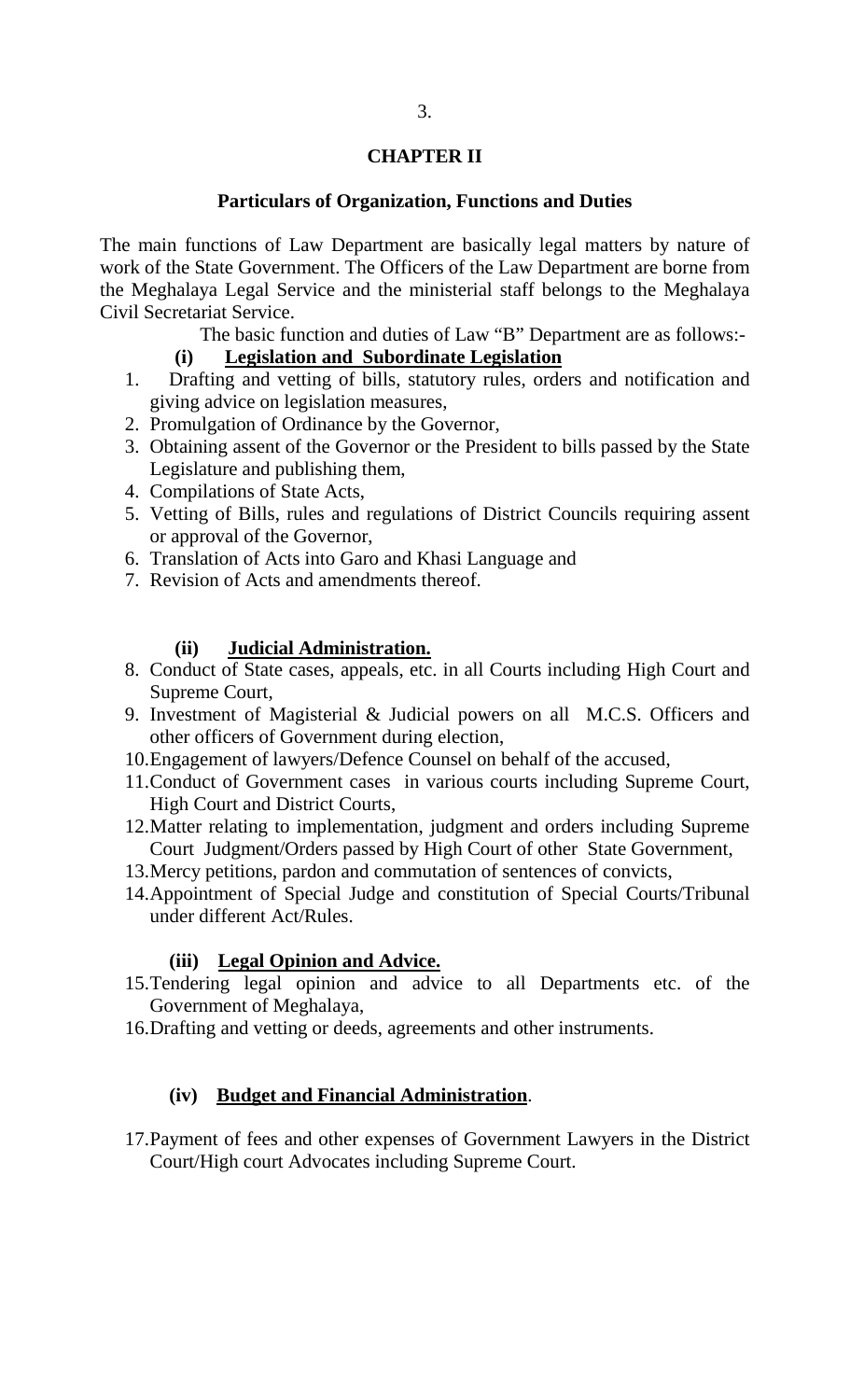# **Organizational structure diagram at various levels are as follows:-**

## IN SECRETARIAT LEVEL

#### **Officers**

#### Secretary-cum-Legal Remembrancer

#### Additional Secretary-cum-Senior Additional Legal Remembrancer

#### Joint Secretary- cum – Additional Remembrancer

Deputy Secretary- cum-Joint Legal Remembrancer

Under Secretary- cum – Deputy Legal Remembrancer

Law Officer

 The Law Department is divided in two branches, namely:- Law (A) Department Law (B) Department

## **Sub-Ordinate offices and other bodies under Law (B) Department** ;

1. Meghalaya State Legal Services Authority.

2. Meghalaya State Law Commission.

### **Office timing ;**

 Summer-10:00A.M. to 5:00 P.M. Winter- 10:00A.M. to 4:30 P.M.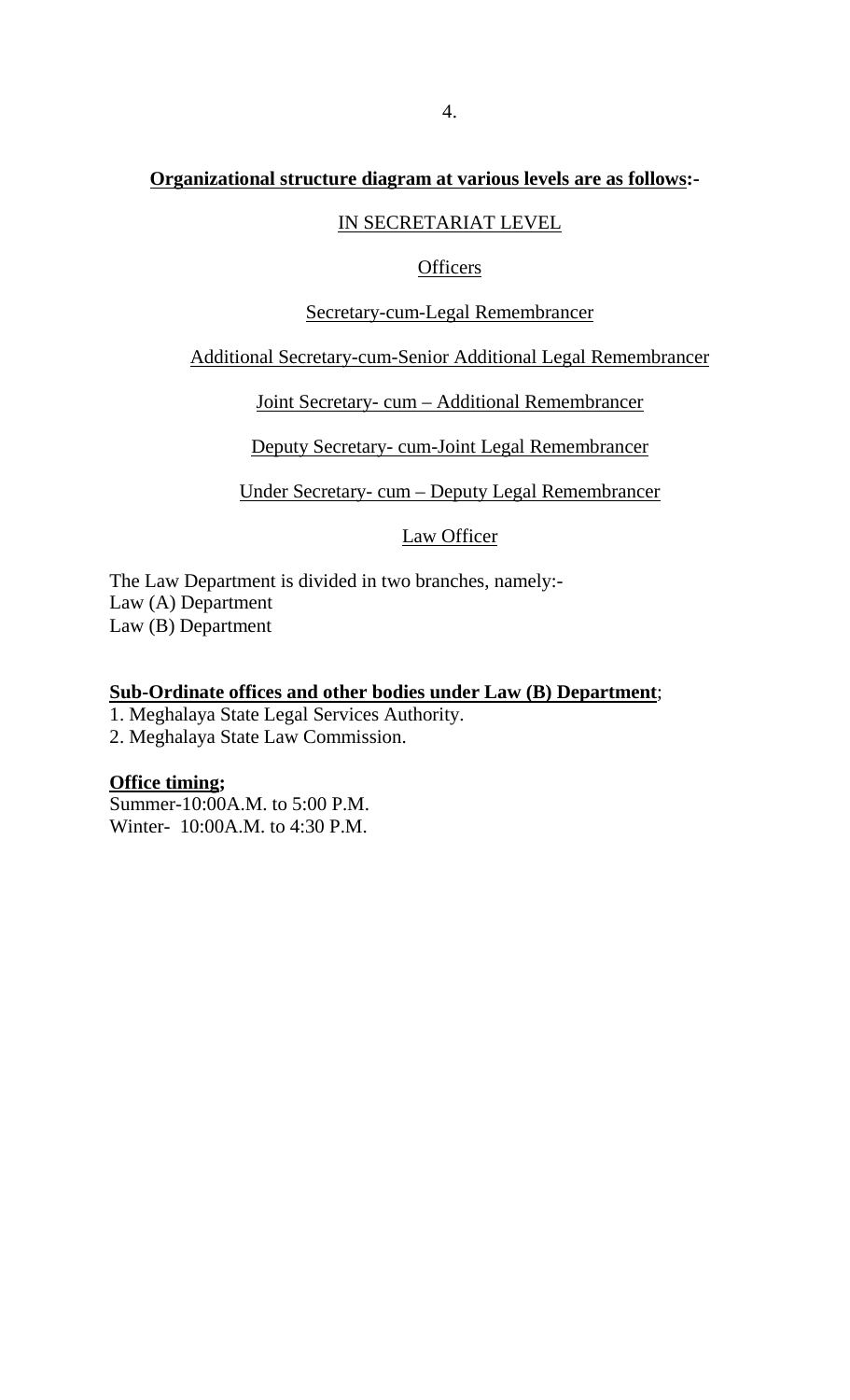#### **CHAPTER III**

#### **Powers and Duties of Officers and Employees**

The duties and functions of the officers in Law Department are provided in the *Law Manual* (as adopted from *the Assam Law Manual* by the Government of Meghalaya). The main duties and functions are as follows: -

> 1. To examine, give views and comments in legal matters that are sought by different departments of the State Governments.

> 2. To undertake drafting and vetting of bills, rules, bye-laws, regulations, Agreement, Memorandum of Understanding and other office orders/Memorandum, etc.

> 3. To aid, to assist, to vet documents e.g. parawise comments, draft Affidavits, etc. relating to courts cases.

> 4. To invest magisterial powers to judicial officers and Executive Magistrates.

5.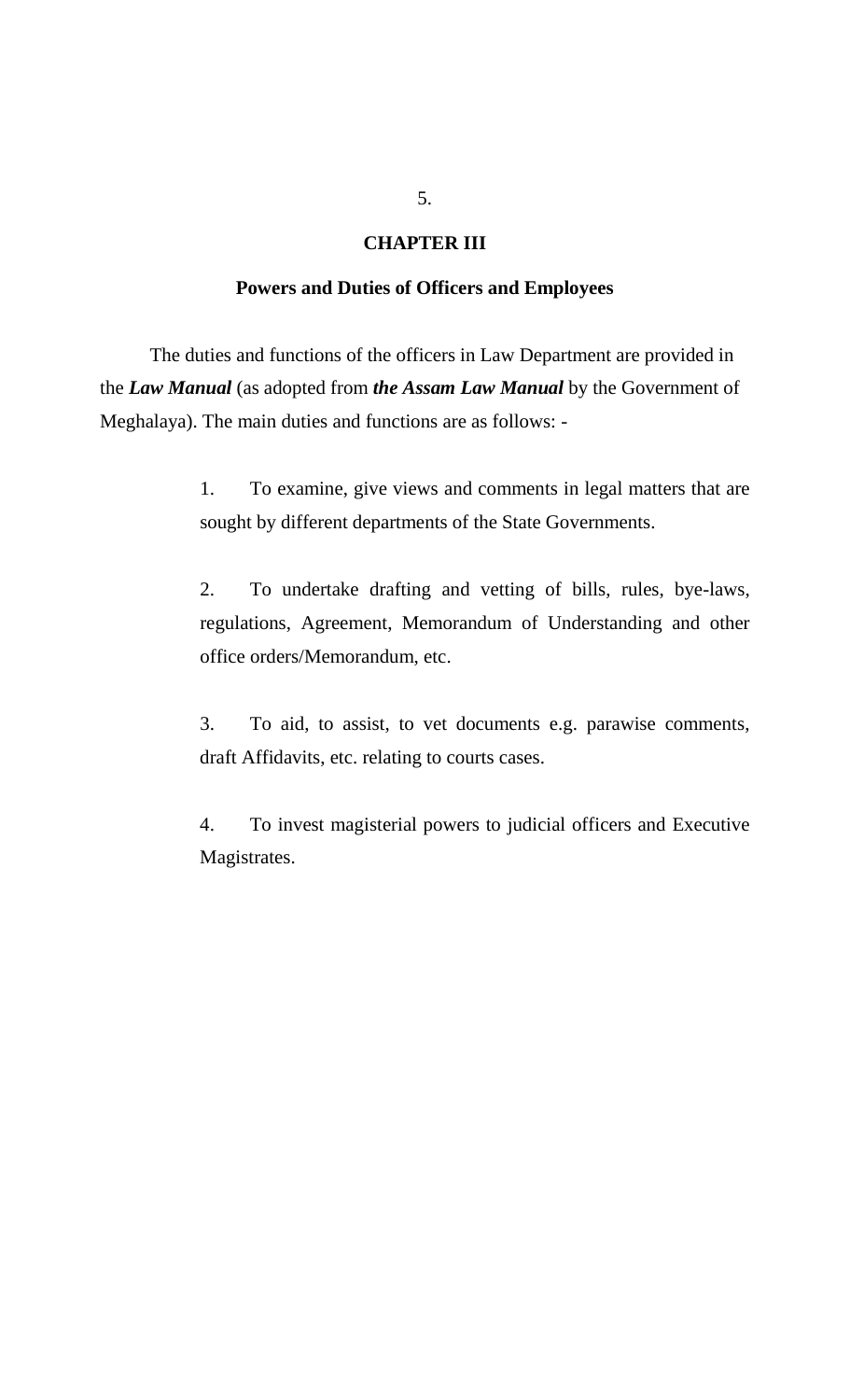| Designation | <b>Legal Remembrancer &amp; Secretary Law</b> |                        |
|-------------|-----------------------------------------------|------------------------|
| Powers      | Administrative                                | 1. Overall supervision |
|             | Financial                                     | 1. Overall supervision |
|             | Others                                        | 1. Overall supervision |
| Duties      | 1. Overall supervision                        |                        |
|             |                                               |                        |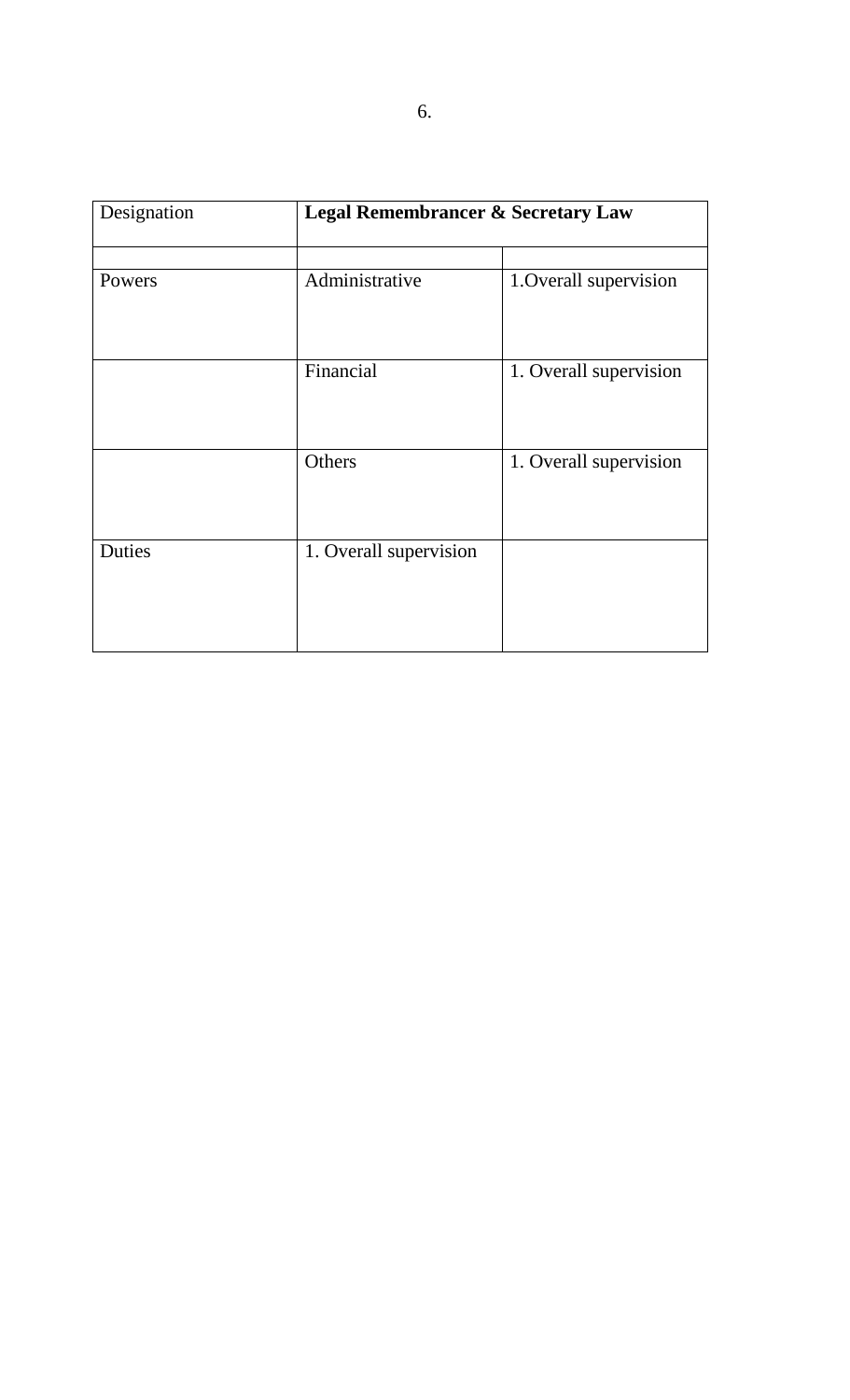| Designation              | Senior Addl. Legal Remembrancer & Additional<br><b>Secretary</b> |                                                                                                                                                                                                                                                                                                                                                                                                                                                                                                                                                                                                                                                                                                                                                                                                                        |
|--------------------------|------------------------------------------------------------------|------------------------------------------------------------------------------------------------------------------------------------------------------------------------------------------------------------------------------------------------------------------------------------------------------------------------------------------------------------------------------------------------------------------------------------------------------------------------------------------------------------------------------------------------------------------------------------------------------------------------------------------------------------------------------------------------------------------------------------------------------------------------------------------------------------------------|
|                          |                                                                  |                                                                                                                                                                                                                                                                                                                                                                                                                                                                                                                                                                                                                                                                                                                                                                                                                        |
| <b>Powers and Duties</b> | Administrative                                                   | 1. Agriculture<br>2. Arts & Culture<br>3. Cabinet Affairs<br>4. Community & Rural Development<br>5. Education<br>6. Election<br>7. Excise, Registration, Taxation,<br>Stamps & State Lottery.<br>8. Food, Civil Supplies, Consumer &<br>Trade (including Border Trade)<br>9. Forest & Environment<br>10. Home (including Passport & Civil)<br>Defence)<br>11.Law<br>12. Labour<br>13. Political<br>14. Parliamentary Affairs<br>15. Personnel & Administrative<br>Reforms.<br>16. Public Works (Roads & Bridges,<br>Buildings & medium Irrigation)<br>17. Programme Implementation<br>18. Power, Mining & Geology<br>19. Re-Organisation.<br>20. Relief & Rehabilitation<br>21. Secretariat Administration<br>22. Social Welfare<br>23. Soil & Water Conservation<br>24. Information Technology<br>25. Water Resources |
|                          |                                                                  |                                                                                                                                                                                                                                                                                                                                                                                                                                                                                                                                                                                                                                                                                                                                                                                                                        |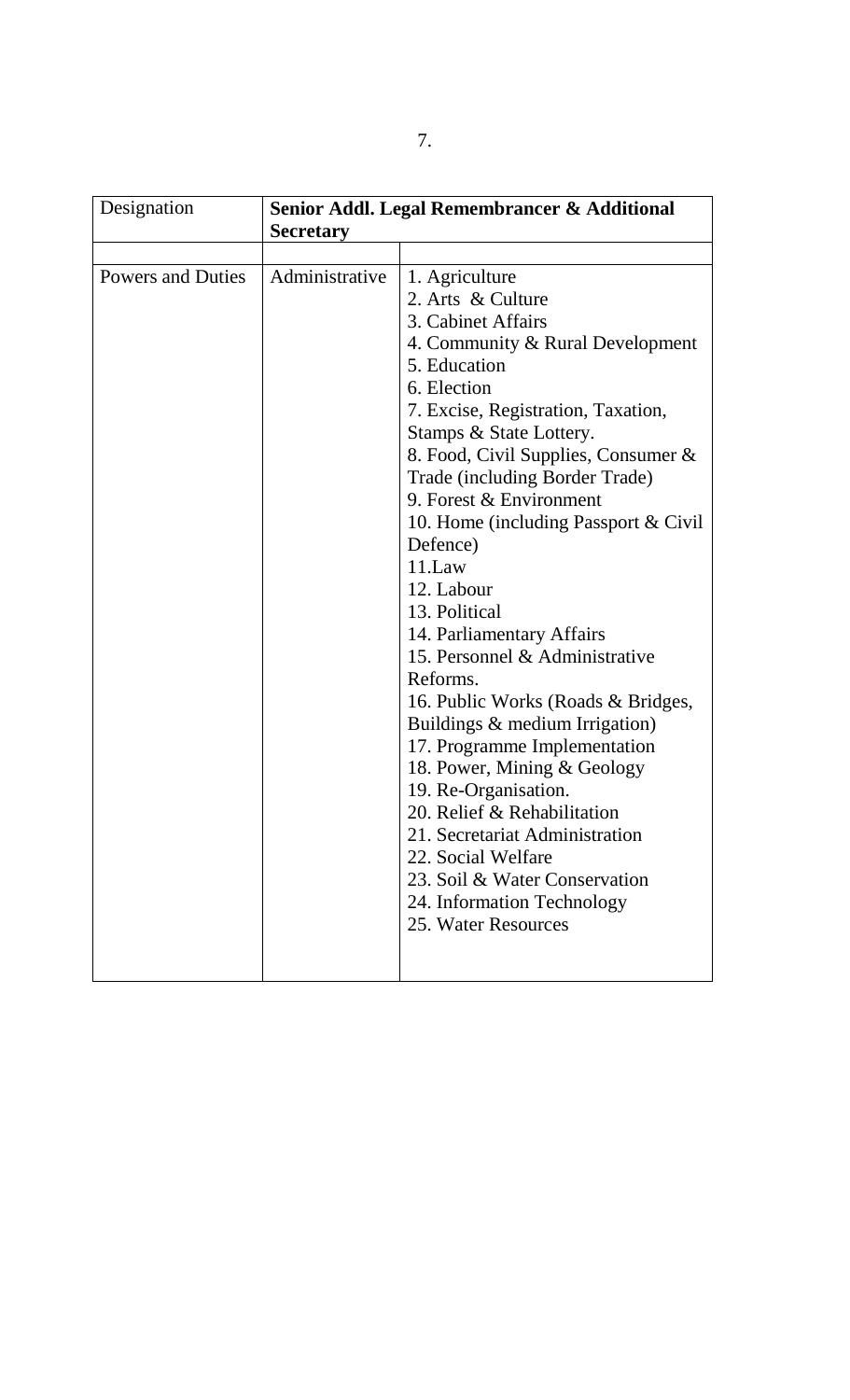| Designation              | <b>Addl. Legal Remembrancer &amp; Joint Secretary (I)</b> |                                                                                                                                                                                                                                                                                                                                                                                                                                                                                                                                                                                                                                                                                                                                                                                       |
|--------------------------|-----------------------------------------------------------|---------------------------------------------------------------------------------------------------------------------------------------------------------------------------------------------------------------------------------------------------------------------------------------------------------------------------------------------------------------------------------------------------------------------------------------------------------------------------------------------------------------------------------------------------------------------------------------------------------------------------------------------------------------------------------------------------------------------------------------------------------------------------------------|
|                          |                                                           |                                                                                                                                                                                                                                                                                                                                                                                                                                                                                                                                                                                                                                                                                                                                                                                       |
| <b>Powers and Duties</b> | Administrative                                            | All matters relating to Supreme Court<br>& National Green Tribunal Cases<br>1. Agriculture<br>2. Animal Husbandry & Veterinary &<br>Diary Development<br>3. Arts & Culture<br>4. Border Areas Development<br>5. Cabinet Affairs<br>6. Election<br>7. Evaluation<br>8. Excise, Registration, Taxation,<br><b>Stamps &amp; State Lottery</b><br>9. Fisheries<br>10. Home (including Police, Prisons,<br>Passport & Civil Defense)<br>11. Housing<br>$12.$ Law<br>13. Industries (including Sericulture<br>& Weaving)<br>14. Labour<br>15. Political<br>16. Power, Mining & Geology<br>17. Printing & Stationery<br>18. Public Relations<br>19. Relief & Rehabilitation of<br>displaced persons<br>20. Secretariat Administration<br>21. Social Welfare<br>22. Soil & Water Conservation |
|                          | Financial                                                 | 1. Supervisory                                                                                                                                                                                                                                                                                                                                                                                                                                                                                                                                                                                                                                                                                                                                                                        |
|                          | Others                                                    | 1. Supervisory and as assigned by the<br>Head of Department from time to<br>time                                                                                                                                                                                                                                                                                                                                                                                                                                                                                                                                                                                                                                                                                                      |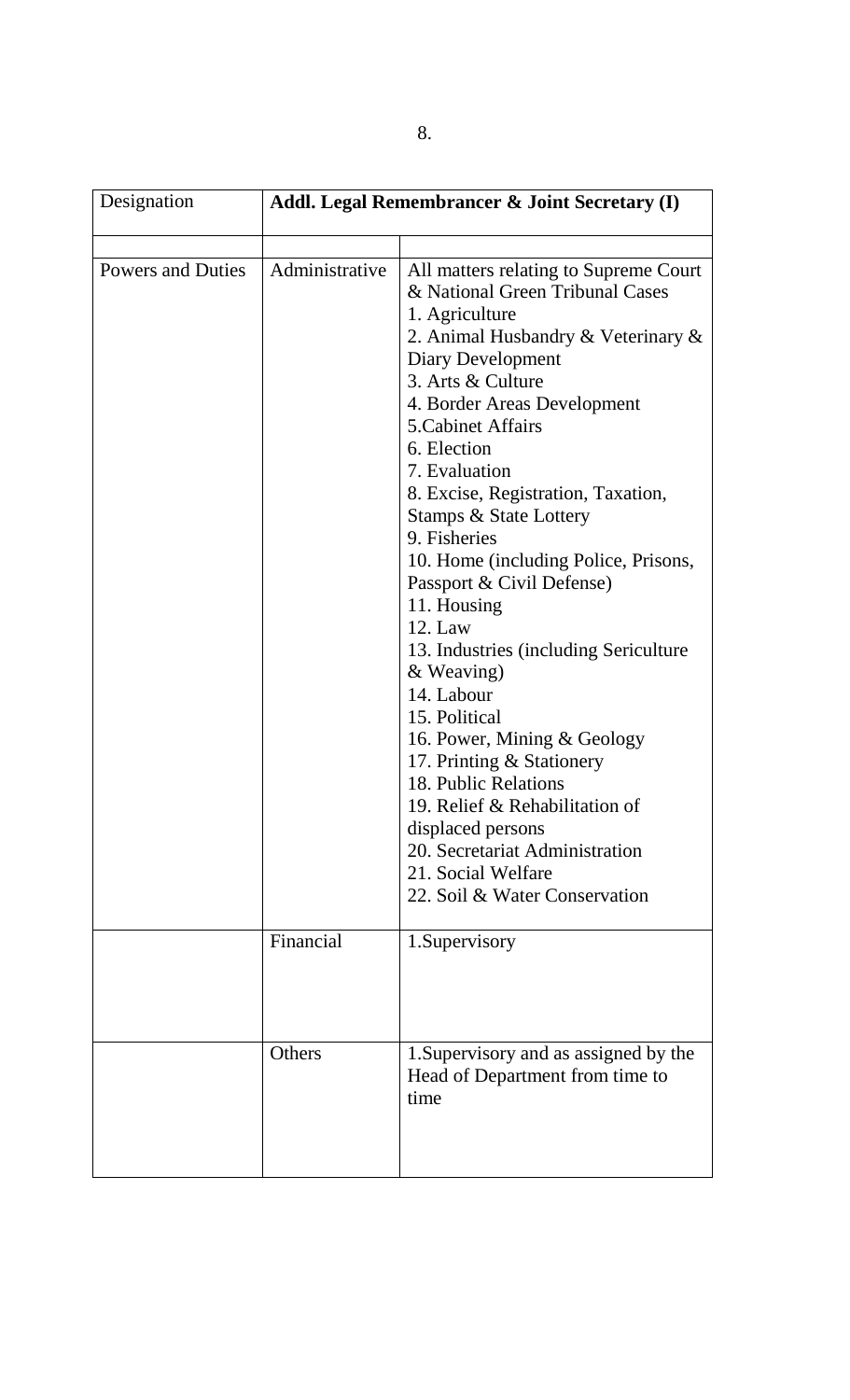| Designation              |                | <b>Addl. Legal Remembrancer &amp; Joint Secretary (II)</b>                                                                                                                                                                                                                                                                                                                                                                                                                                                                                                                                                                                                                                                                                                                                                                                                                                        |
|--------------------------|----------------|---------------------------------------------------------------------------------------------------------------------------------------------------------------------------------------------------------------------------------------------------------------------------------------------------------------------------------------------------------------------------------------------------------------------------------------------------------------------------------------------------------------------------------------------------------------------------------------------------------------------------------------------------------------------------------------------------------------------------------------------------------------------------------------------------------------------------------------------------------------------------------------------------|
|                          |                |                                                                                                                                                                                                                                                                                                                                                                                                                                                                                                                                                                                                                                                                                                                                                                                                                                                                                                   |
| <b>Powers and Duties</b> | Administrative | All matters relating to Meghalaya<br>High Court and CAT, Central<br><b>Administrative Tribunal</b><br>1. Co-operation<br>2. Community & Rural Development<br>3. District Council Affairs<br>4. Education<br>5. Finance<br>6. Forest & Environment<br>7. Food, Civil Supplies, Consumer &<br>Trade (including Border Trade)<br>8. General Administration<br>9. Health & Family Welfare<br>10. Minor Irrigation<br>11. Parliamentary Affairs.<br>12. Personnel & Administrative<br>Reforms<br>13. Planning (including Science &<br>Technology)<br>14. Public Works Department (Roads<br>& Bridges, Building & Medium<br>Irrigation)<br>15. Public Health Engineering<br>16. Programme Implementation<br>17. Re-organisation<br>18. Revenue & Disaster Management<br>19. Sports & Youth Affairs<br>20. Tourism<br>21. Transport & Communications<br>22. Urban Affairs<br>23. Information Technology. |
|                          | Financial      | 1. Supervisory                                                                                                                                                                                                                                                                                                                                                                                                                                                                                                                                                                                                                                                                                                                                                                                                                                                                                    |
|                          | Others         | 1. Supervisory and as assigned by the<br>Head of Department from time to<br>time                                                                                                                                                                                                                                                                                                                                                                                                                                                                                                                                                                                                                                                                                                                                                                                                                  |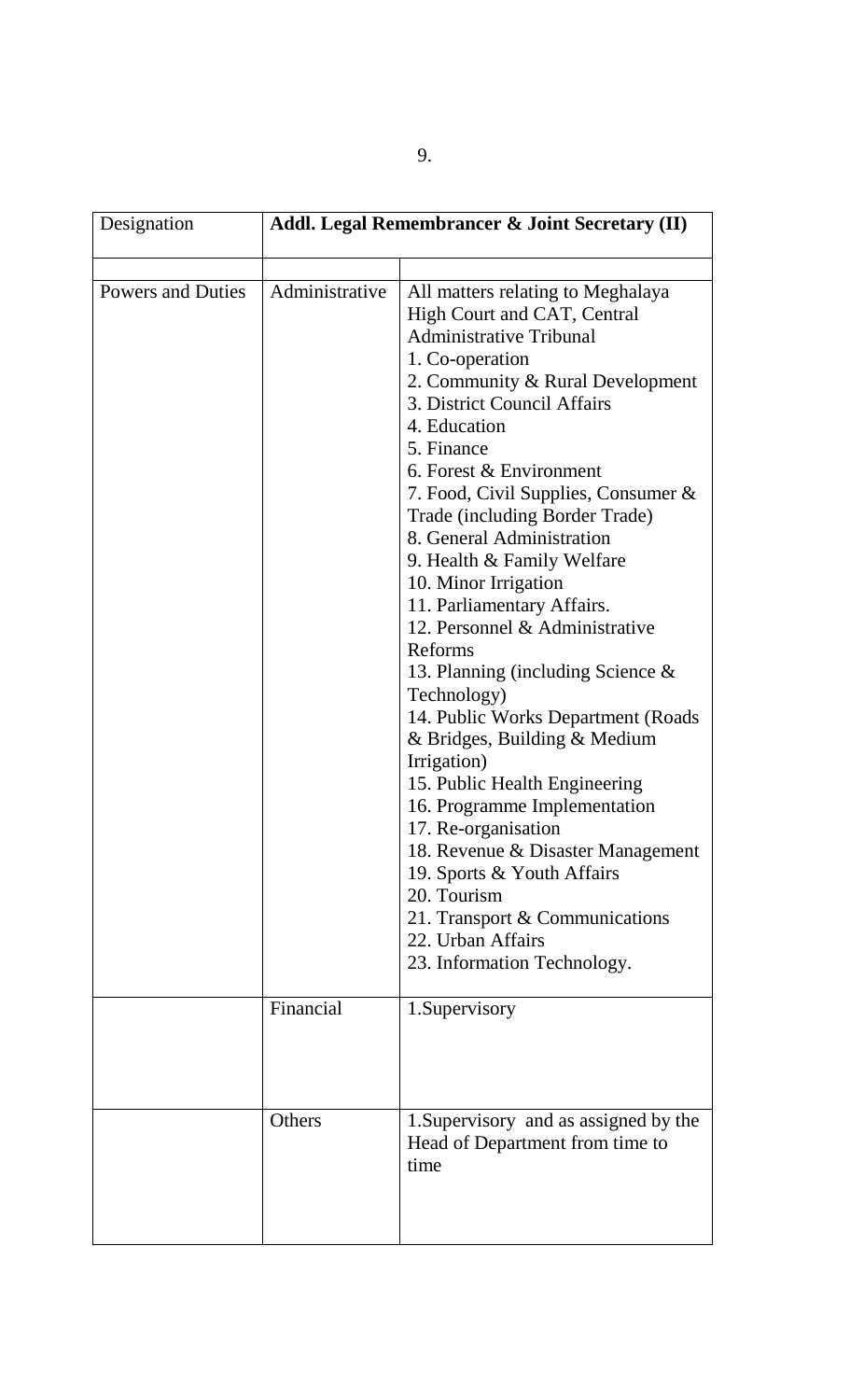| Designation             |                | <b>Joint Legal Remembrancer &amp; Deputy Secretary (I)</b>                                                                                                                                                                                                                                                                                                                                                                                                          |
|-------------------------|----------------|---------------------------------------------------------------------------------------------------------------------------------------------------------------------------------------------------------------------------------------------------------------------------------------------------------------------------------------------------------------------------------------------------------------------------------------------------------------------|
| <b>Power and Duties</b> | Administrative | All matters relating to National Green<br><b>Tribunal Cases and Supreme Court.</b><br>1. Agriculture<br>2. Animal Husbandry & Veterinary &<br>Diary Department<br>3. Border Areas Development<br>4. Cabinet Affairs<br>5. Arts & Culture<br>6. District Council Affairs.<br>7. Education<br>8. General Administration<br>9. Health $&$ Family Welfare<br>10. Power, Mining & Geology<br>11. Political<br>12. Parliamentary Affairs<br>13. Urban Affairs Department. |
|                         | Financial      | 1.DDO and as assigned by the<br>Secretary from time to time                                                                                                                                                                                                                                                                                                                                                                                                         |
|                         | Others         | 1. As assigned by the Secretary from<br>time to time                                                                                                                                                                                                                                                                                                                                                                                                                |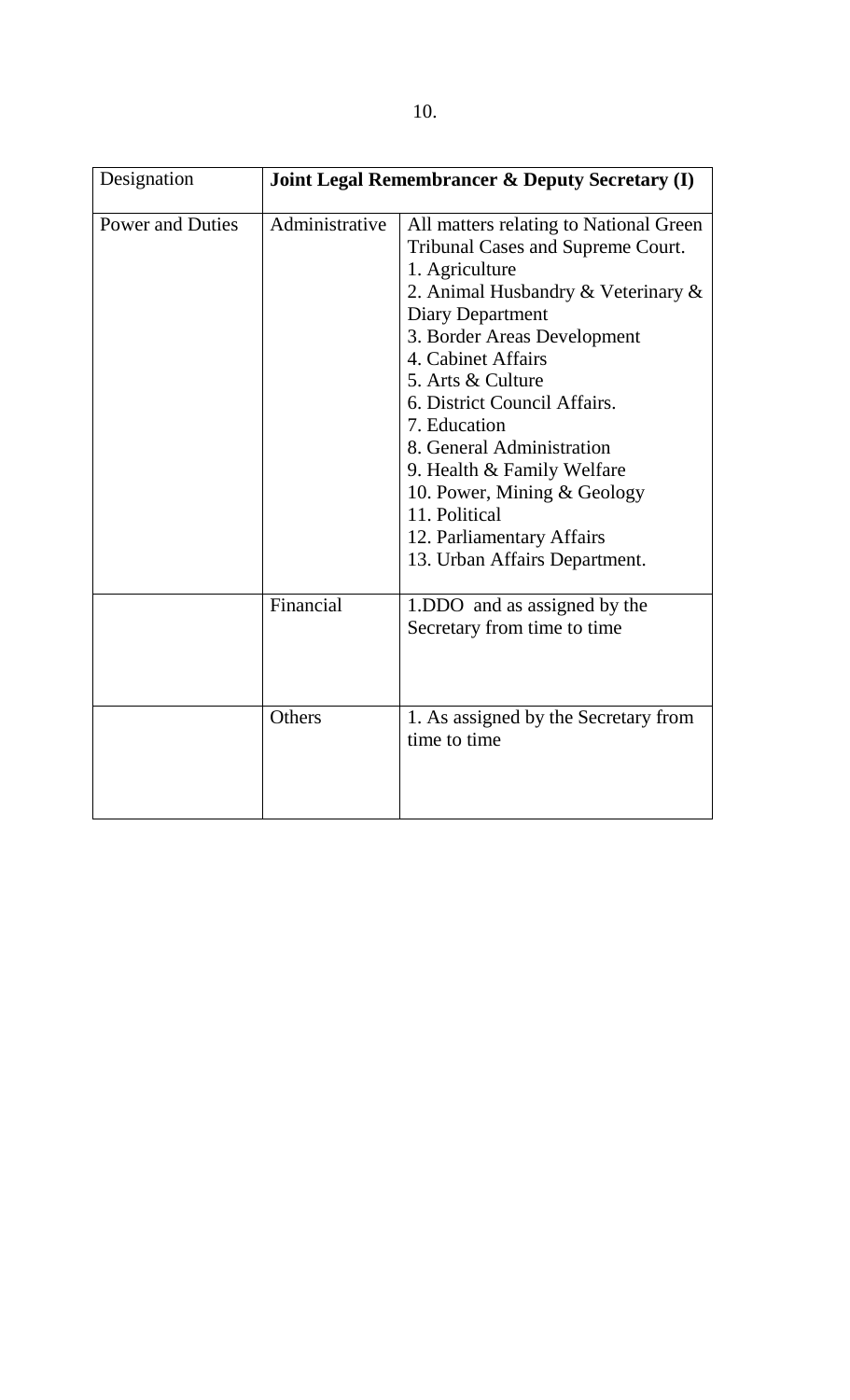| Designation             | <b>Joint Legal Remembrancer &amp; Deputy Secretary (II)</b> |                                                                                                                                                                                                                                                                                                                                                                                                                                                                                                                         |
|-------------------------|-------------------------------------------------------------|-------------------------------------------------------------------------------------------------------------------------------------------------------------------------------------------------------------------------------------------------------------------------------------------------------------------------------------------------------------------------------------------------------------------------------------------------------------------------------------------------------------------------|
| <b>Power and Duties</b> | Administrative                                              | Matter relating to District Courts and<br><b>Subordinate Courts and</b><br>Miscellaneous Court matters.<br>1. Election<br>2. Evaluation<br>3. Excise, Registration, Taxation,<br>Stamps & State Lottery<br>4. Fisheries<br>5. Finance<br>6. Forest & Environment<br>7. Food, Civil Supplies, Consumer &<br>Trade (including Border Trade)<br>8. Revenue & Disaster Management<br>Department<br>9. Public Health Engineering<br>10. Right to Information<br>11. Legal Metrology<br>12. Sericulture<br>13. Social Welfare |
|                         | Financial                                                   | 1.DDO and as assigned by the<br>Secretary from time to time                                                                                                                                                                                                                                                                                                                                                                                                                                                             |
|                         | Others                                                      | 1. As assigned by the Secretary from<br>time to time                                                                                                                                                                                                                                                                                                                                                                                                                                                                    |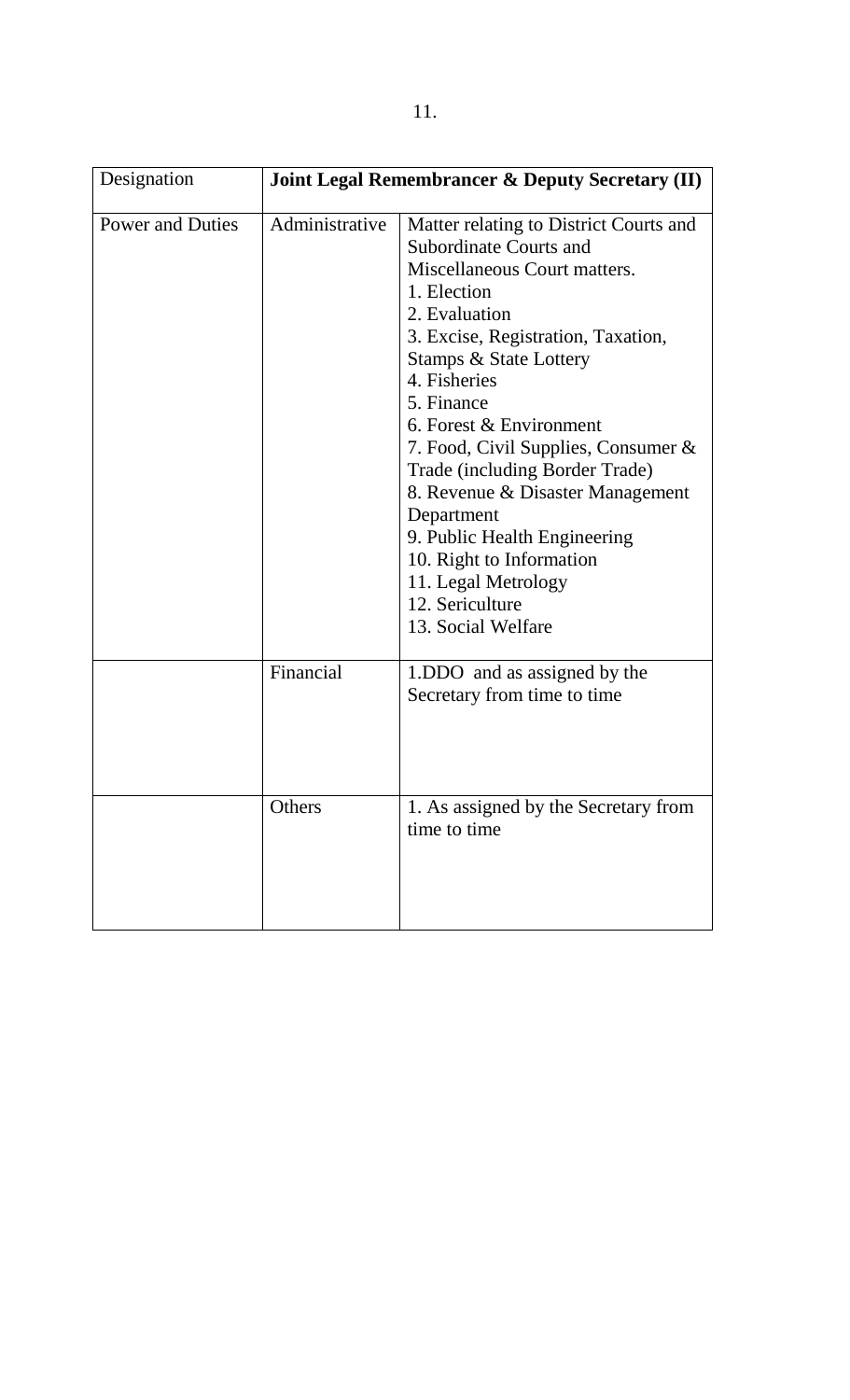| Designation             | <b>Joint Legal Remembrancer &amp; Deputy Secretary</b> |                                                                                                                                                                                                                                                                                                                                                                                                                                         |
|-------------------------|--------------------------------------------------------|-----------------------------------------------------------------------------------------------------------------------------------------------------------------------------------------------------------------------------------------------------------------------------------------------------------------------------------------------------------------------------------------------------------------------------------------|
|                         | (III)                                                  |                                                                                                                                                                                                                                                                                                                                                                                                                                         |
| <b>Power and Duties</b> | Administrative                                         | All matters relating to Supreme Court<br>and National Green Tribunal Cases.<br>1. Community & Rural Development<br>2. Home (including Passport & Civil<br>Defence)<br>3. Housing<br>4. Law<br>5. Industries<br>6. Labour<br>7. Minor Irrigation<br>8. Personnel & Administrative<br>Reforms<br>9. Planning (including Science $\&$<br>Technology)<br>10. Matters relating to Meghalaya to<br>Meghalaya State Legal Service<br>Authority |
|                         | Financial                                              | 1.DDO and as assigned by the<br>Secretary from time to time                                                                                                                                                                                                                                                                                                                                                                             |
|                         | Others                                                 | 1. As assigned by the Secretary from<br>time to time                                                                                                                                                                                                                                                                                                                                                                                    |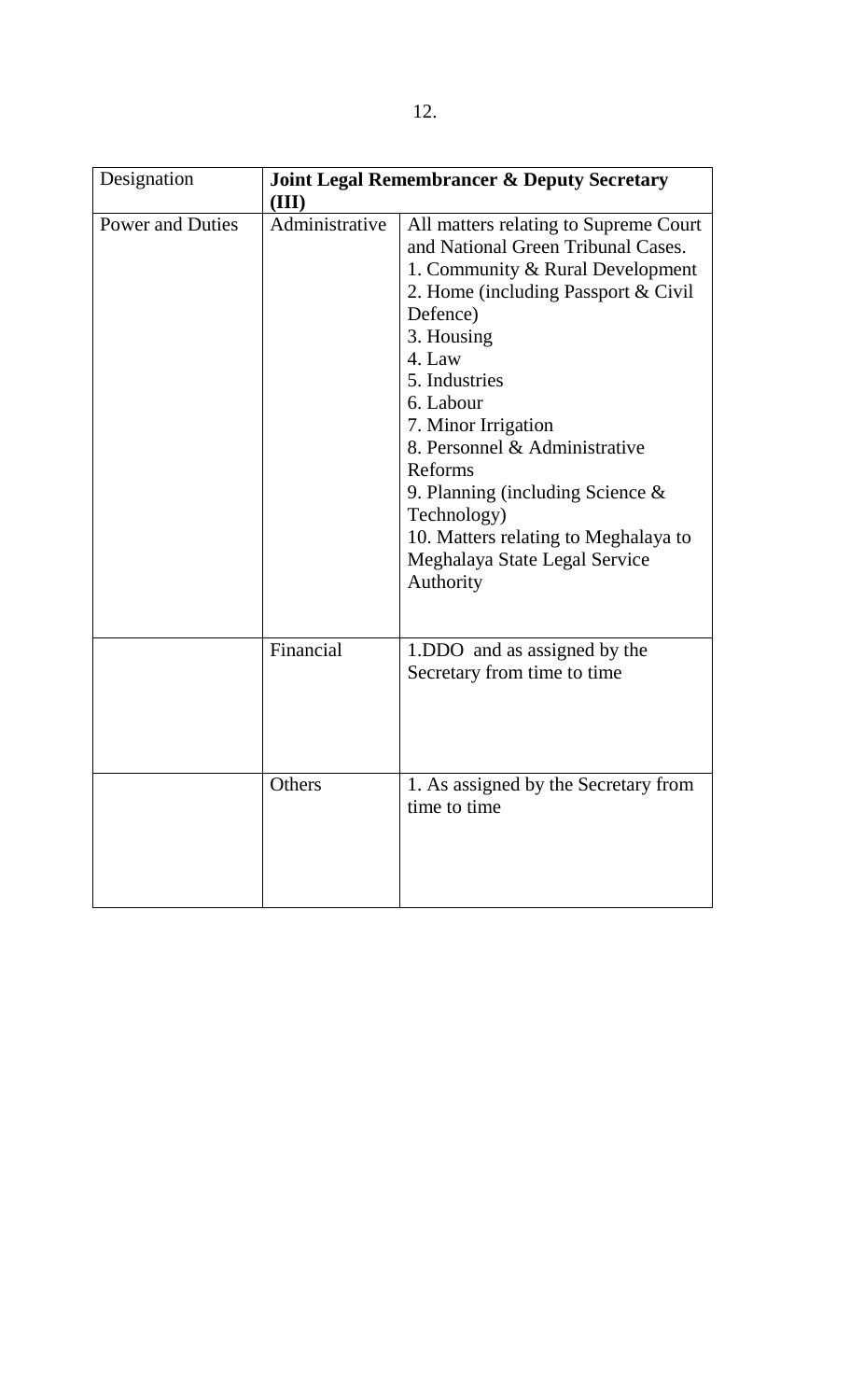| Designation              | <b>Deputy Legal Remembrancer &amp; Under Secretary</b><br>(I) |                                                                                                                                                                                                                                                                                                                                                                                                                                                                                                                                                                                                                                                                                                                                                                                                                                                                                                                                                                                   |
|--------------------------|---------------------------------------------------------------|-----------------------------------------------------------------------------------------------------------------------------------------------------------------------------------------------------------------------------------------------------------------------------------------------------------------------------------------------------------------------------------------------------------------------------------------------------------------------------------------------------------------------------------------------------------------------------------------------------------------------------------------------------------------------------------------------------------------------------------------------------------------------------------------------------------------------------------------------------------------------------------------------------------------------------------------------------------------------------------|
| <b>Powers and Duties</b> | Administrative                                                | All matters relating to High Court of<br>Meghalaya and Central<br><b>Administrative Tribunal Cases.</b><br>1. Branch Officer of Law 'B' Deptt,<br>to check Attendance Register, etc.<br>including establishment matters of the<br>said Department.<br>2. Vetting of Rules, Regulations,<br>deeds Notifications, etc. relating to<br>departments other than those dealt<br>with by Under Secretary (II)<br>3. Republication of Central Acts,<br>Ordinances and other statutory<br><b>Notifications</b><br>4. Codification of Laws, rules, etc.,<br>5. Translation works<br>6. Printing & Stationery<br>7. Public Relations<br>8. Public Works (Roads & Bridges,<br>Building & medium Irrigation)<br>9. Public Health Engineering<br>10. Programme Implementation<br>11. Political<br>12. Re-organisation<br>13. Revenue & Disaster Management<br>14. Mining & Geology<br>15. Co-operation<br>16. Relief & Rehabilitation of<br>displaced persons.<br>17. District Council Affairs. |
|                          | Financial                                                     | 1. As assigned by the Secretary from<br>time to time.                                                                                                                                                                                                                                                                                                                                                                                                                                                                                                                                                                                                                                                                                                                                                                                                                                                                                                                             |
|                          | Others                                                        | 1. As assigned by the Secretary from<br>time to time.                                                                                                                                                                                                                                                                                                                                                                                                                                                                                                                                                                                                                                                                                                                                                                                                                                                                                                                             |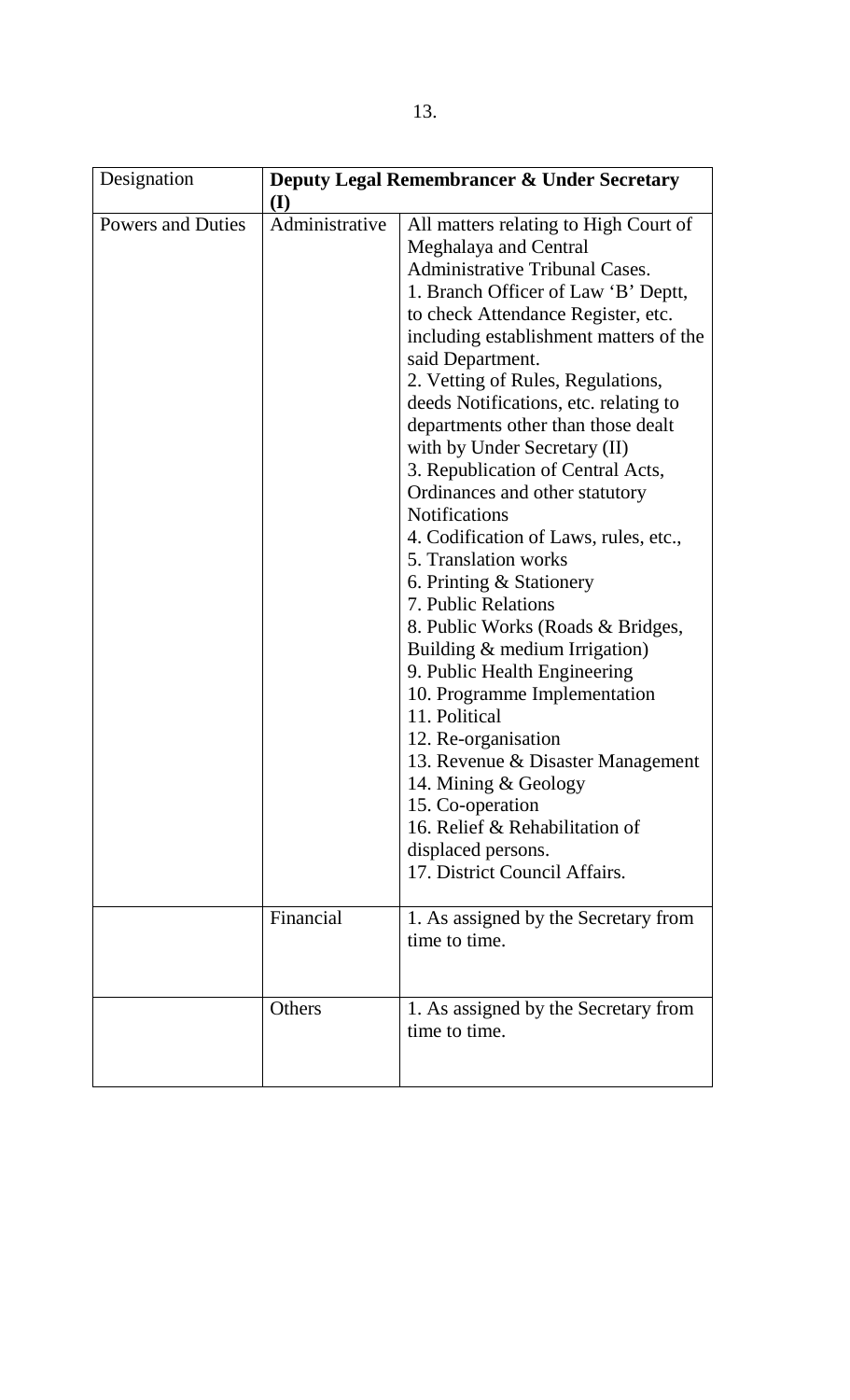| 1Designation             | <b>Deputy Legal Remembrancer &amp; Under Secretary</b><br>(II) |                                                                                                                                                                                                                                                                                                                                                                                                                                                                                                                                                                                                                                                                                                                                                                             |
|--------------------------|----------------------------------------------------------------|-----------------------------------------------------------------------------------------------------------------------------------------------------------------------------------------------------------------------------------------------------------------------------------------------------------------------------------------------------------------------------------------------------------------------------------------------------------------------------------------------------------------------------------------------------------------------------------------------------------------------------------------------------------------------------------------------------------------------------------------------------------------------------|
|                          |                                                                |                                                                                                                                                                                                                                                                                                                                                                                                                                                                                                                                                                                                                                                                                                                                                                             |
| <b>Powers and Duties</b> | Administrative                                                 | All miscellaneous Court matters and<br><b>District Court and Subordinate</b><br>Courts.<br>Vetting of Rules, Regulations,<br>Deeds, Notification, etc, relating to<br>Departments as at para (iv) of<br>Deputy Secretary.<br>2. Bar Association matters<br>3. Legal Aid and State Legal<br><b>Services Authorities matters</b><br>connected therewith.<br>4 Legal advice and opinions relating<br>to Departments allotted to Deputy<br>Secretary (II) at para (iv)<br>5. Secretariat Administration<br>6. Social Welfare<br>7. Soil & Water Conservation<br>8. Sports & Youth Affairs<br>9. Tourism<br>10. Transport & Communication<br>11. Urban Affairs<br>12. Information Technology<br>13. Water Resources<br>14. Health & Family Welfare<br>15. General Administration |
|                          | Financial                                                      | Department.<br>1. As assigned by the Secretary from<br>time to time.                                                                                                                                                                                                                                                                                                                                                                                                                                                                                                                                                                                                                                                                                                        |
|                          | Others                                                         | 1. As assigned by the Secretary from<br>time to time.                                                                                                                                                                                                                                                                                                                                                                                                                                                                                                                                                                                                                                                                                                                       |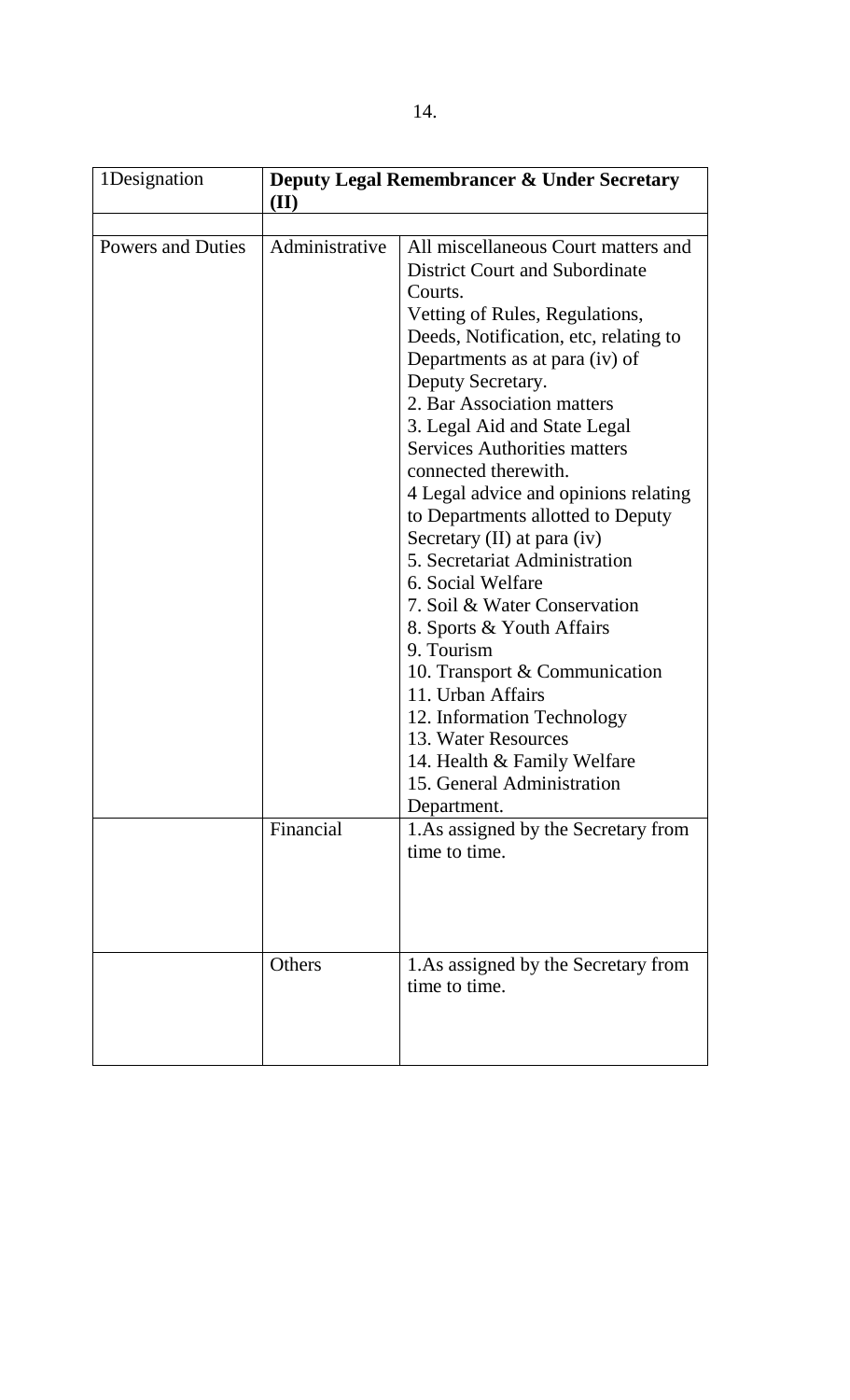| Designation              | <b>Law Officer</b>                           |                                                                                                                                    |
|--------------------------|----------------------------------------------|------------------------------------------------------------------------------------------------------------------------------------|
|                          | Shri S. Latam                                |                                                                                                                                    |
| <b>Powers and Duties</b> | Administrative                               | 1. PWD<br>2. Sports & Youth Affairs,<br>3. Agriculture<br>4. Education                                                             |
|                          |                                              | 5. ERTS<br>6. Home (including Police, Prisons,<br>Passport & Civil Defense)<br>7. Transport<br>8. Industries                       |
| Designation              | <b>Law Officer</b><br><b>Smti M.K. Marak</b> |                                                                                                                                    |
| <b>Powers and Duties</b> | Administrative                               | 1. PHE<br>2. Tourism<br>3. Animal Husbandry & Veterinary<br>4. Border Areas Development<br>5. Labour<br>6. Election<br>7. Forests. |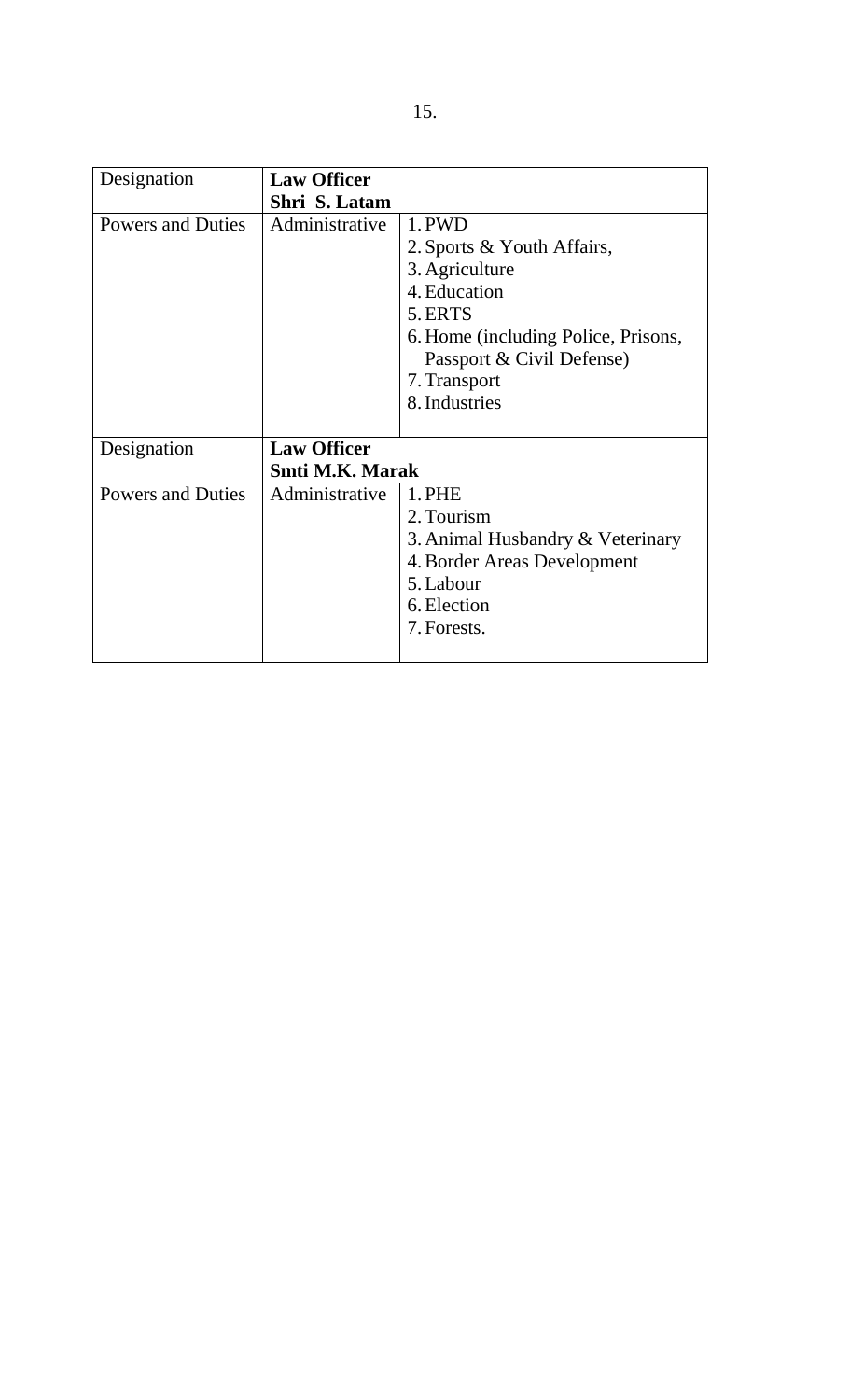| Designation | Superintendent                                                                                             |                                                   |
|-------------|------------------------------------------------------------------------------------------------------------|---------------------------------------------------|
| Duties      | 1. To supervise and coordinate works<br>in the department for the smooth<br>functioning of the Department. |                                                   |
|             | <b>Others</b>                                                                                              | As and when<br>detailed by<br>Senior<br>Officers. |

| Designation | <b>Assistant Superintendent</b>                                                                                                                                                                                                                                                                                                                       |  |
|-------------|-------------------------------------------------------------------------------------------------------------------------------------------------------------------------------------------------------------------------------------------------------------------------------------------------------------------------------------------------------|--|
| Duties      | To supervise when Superintendent is<br>on leave etc.                                                                                                                                                                                                                                                                                                  |  |
|             | 1. 1. All cases in the Supreme Court,<br>High Courts, Tribunals (other than<br>MAC tribunals) and Special Courts.<br>2. Cases relating to lottery and Service<br>matter.<br>3. Withdrawal (General) of<br>Cases/Appeals.etc, from Courts.<br>4. Statistics for disposal of Government<br>Cases.<br>5. Notices under 80 C.P.C. from all<br>Departments |  |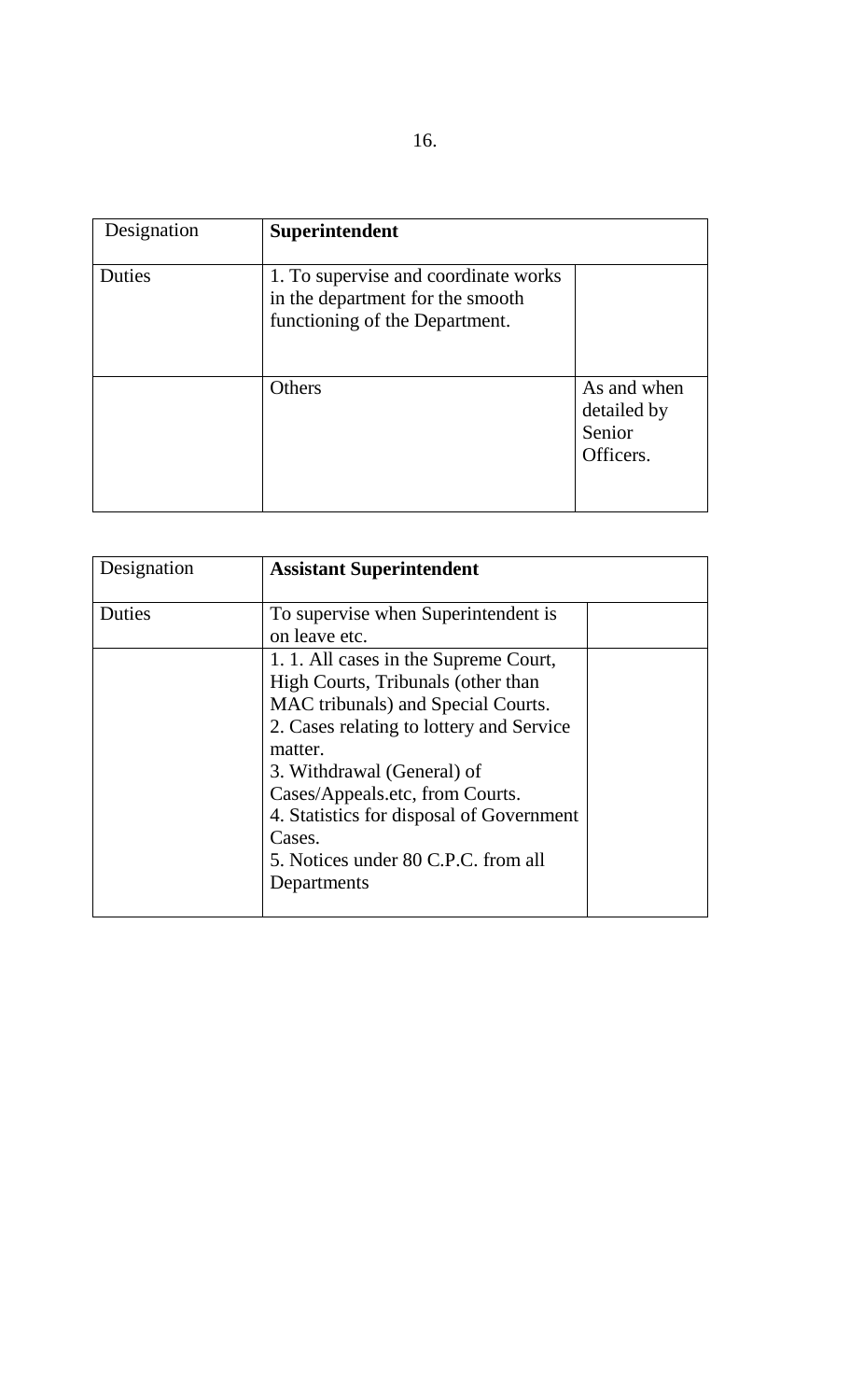| Designation | 1. Upper Division Assistant (UDA)                                                                                                                                                                                                                                                                                                                                                                                                                                           |  |
|-------------|-----------------------------------------------------------------------------------------------------------------------------------------------------------------------------------------------------------------------------------------------------------------------------------------------------------------------------------------------------------------------------------------------------------------------------------------------------------------------------|--|
| Duties      | 1. Investure of judicial powers on<br>Magistrates.<br>2. District Council matters including<br>other references for opinion, etc and<br>bills and Rules of District Council.<br>3. Materials for Governors Address and<br>Finance Minister's Speech.<br>4. M.A.C Cases, UTP,.<br>5. State/District Monitoring Committee<br>for Administration and Justice.<br>6. Diet Charges of Witnesses.<br>7. All cases in District Courts including<br><b>District Council Courts.</b> |  |

| Designation | 2. Upper Division Assistant (UDA)       |  |
|-------------|-----------------------------------------|--|
| Duties      | 1. All cases relating to legal opinion  |  |
|             | from all Department.                    |  |
|             | 2. Vetting of drafts of Service Rules.  |  |
|             | 3. Matters relating to Scheduled Castes |  |
|             | and Scheduled Tribes.                   |  |
|             | 4. Legal opinion on pension matters,    |  |
|             | G.P Fund, Service matters and           |  |
|             | Departmental Proceeding cases etc.      |  |
|             | 5. Vetting of all statutory rules other |  |
|             | than Service Rules.                     |  |
|             | 6. Maintenance and updating of          |  |
|             | Precedent Registers opinions tendered   |  |
|             | by Law Department.                      |  |
|             | 7. Mercy Petition, Pardon and           |  |
|             | Commutation and sentences.              |  |
|             | 8. Honorarium, A.C.Rs of staff, etc.    |  |
|             | 9. Matters relating to marriage/divorce |  |
|             | and Civil Rights.                       |  |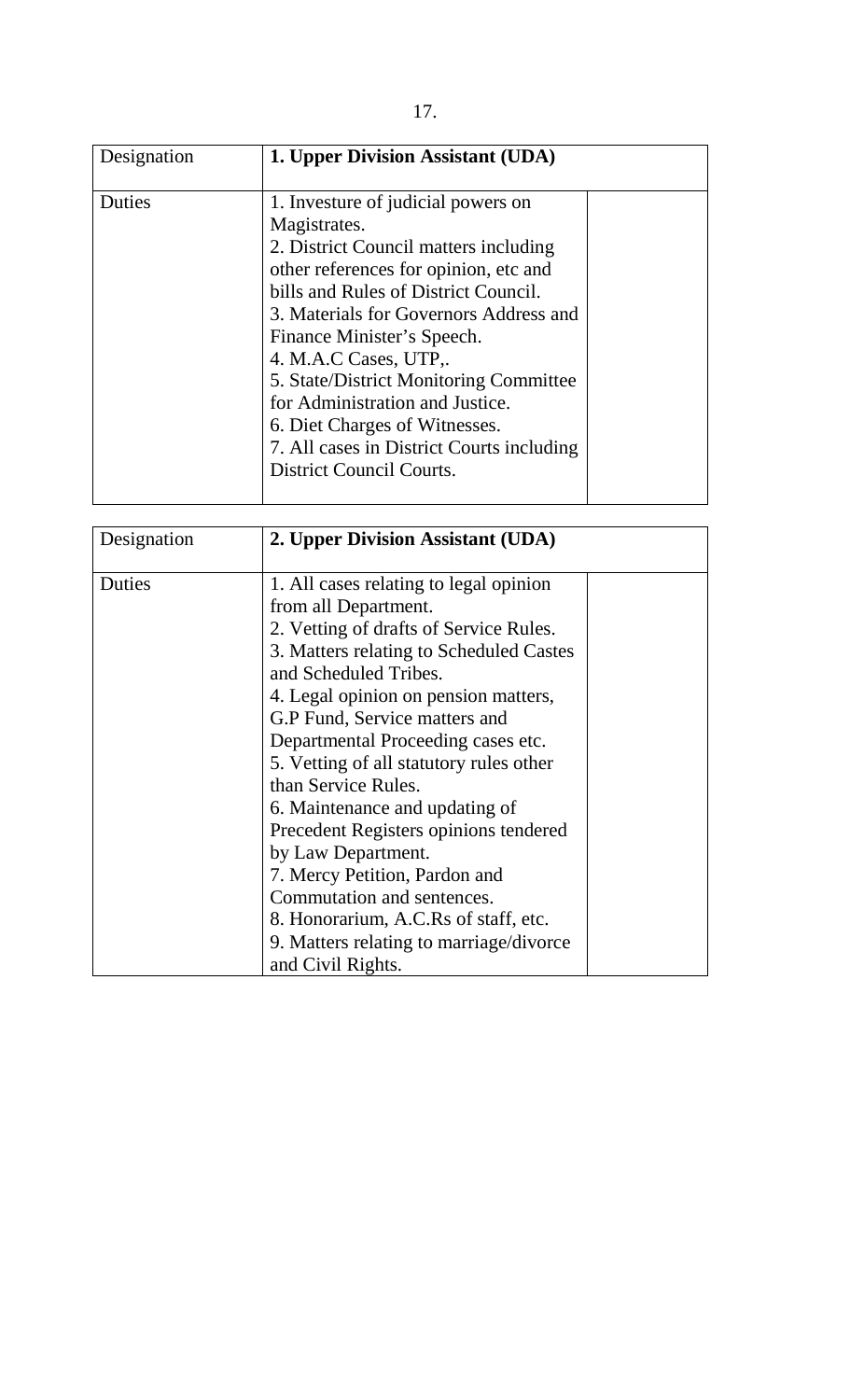| Designation | 3. Upper Division Assistant (UDA)                                                                                                                                                                                                                                            |  |
|-------------|------------------------------------------------------------------------------------------------------------------------------------------------------------------------------------------------------------------------------------------------------------------------------|--|
| Duties      | 1. Legislation, Bills, Ordinances.<br>2. Vetting of Bills.<br>3. Maintenance of the Statute Book<br>4. Law Commission of India's Report<br>(except reports pertaining to subjects)<br>specifically allocated to other<br>Assistants).<br>5. Other Commissions' Reports, etc. |  |

| Designation | 4. Upper Division Assistant (UDA)       |  |
|-------------|-----------------------------------------|--|
|             |                                         |  |
| Duties      | 1 Fees and T.A. etc, bills of           |  |
|             | Government Advocates and Lawyers in     |  |
|             | all Courts.                             |  |
|             | 2. Fees of Lawyers in the High Court    |  |
|             | and Supreme Court.                      |  |
|             | 3. Other Miscellaneous works.           |  |
|             | 4. Meghalaya State Legal Service        |  |
|             | Authority.                              |  |
|             | 5. All matter relating to Legal Aid and |  |
|             | Lok Adalats.                            |  |

| Designation | 3. Lower Division Assistant (LDA)        |  |
|-------------|------------------------------------------|--|
| Duties      | 1. Receipt of daks and issue of letters, |  |
|             | files and maintenance of Registers       |  |
|             | thereof.                                 |  |
|             | 2. Diarising works                       |  |
|             | Movement of files and maintenance of     |  |
|             | Registers thereof.                       |  |
|             | 4. Maintenance of Registers of           |  |
|             | Assembly and Parliament questions.       |  |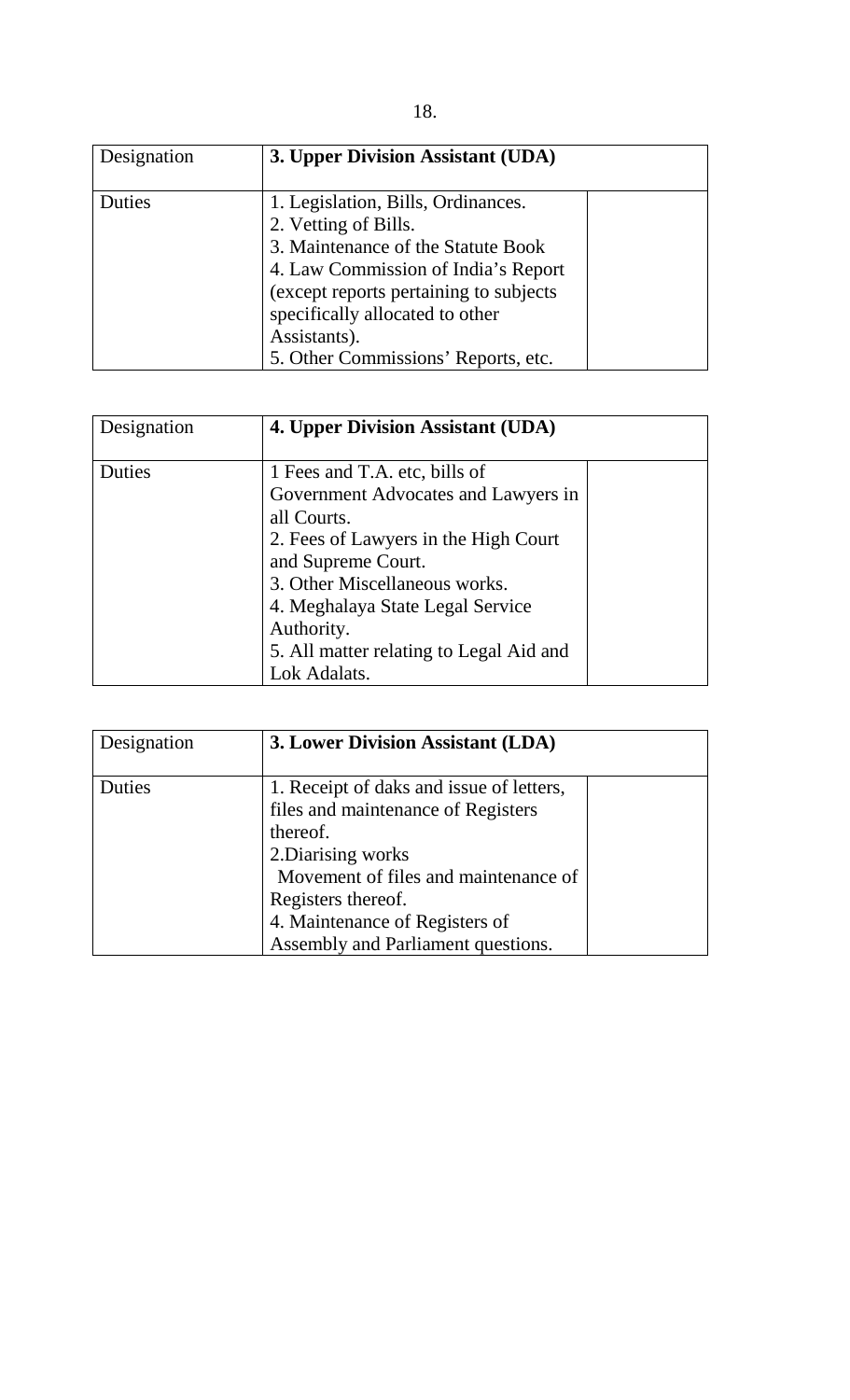| Designation | 1. Translator (Khasi) |
|-------------|-----------------------|
|             |                       |
| Designation | 2. Translator (Garo)  |
|             |                       |
| Designation | 1. Peon               |
|             |                       |
| Designation | 2. Peon               |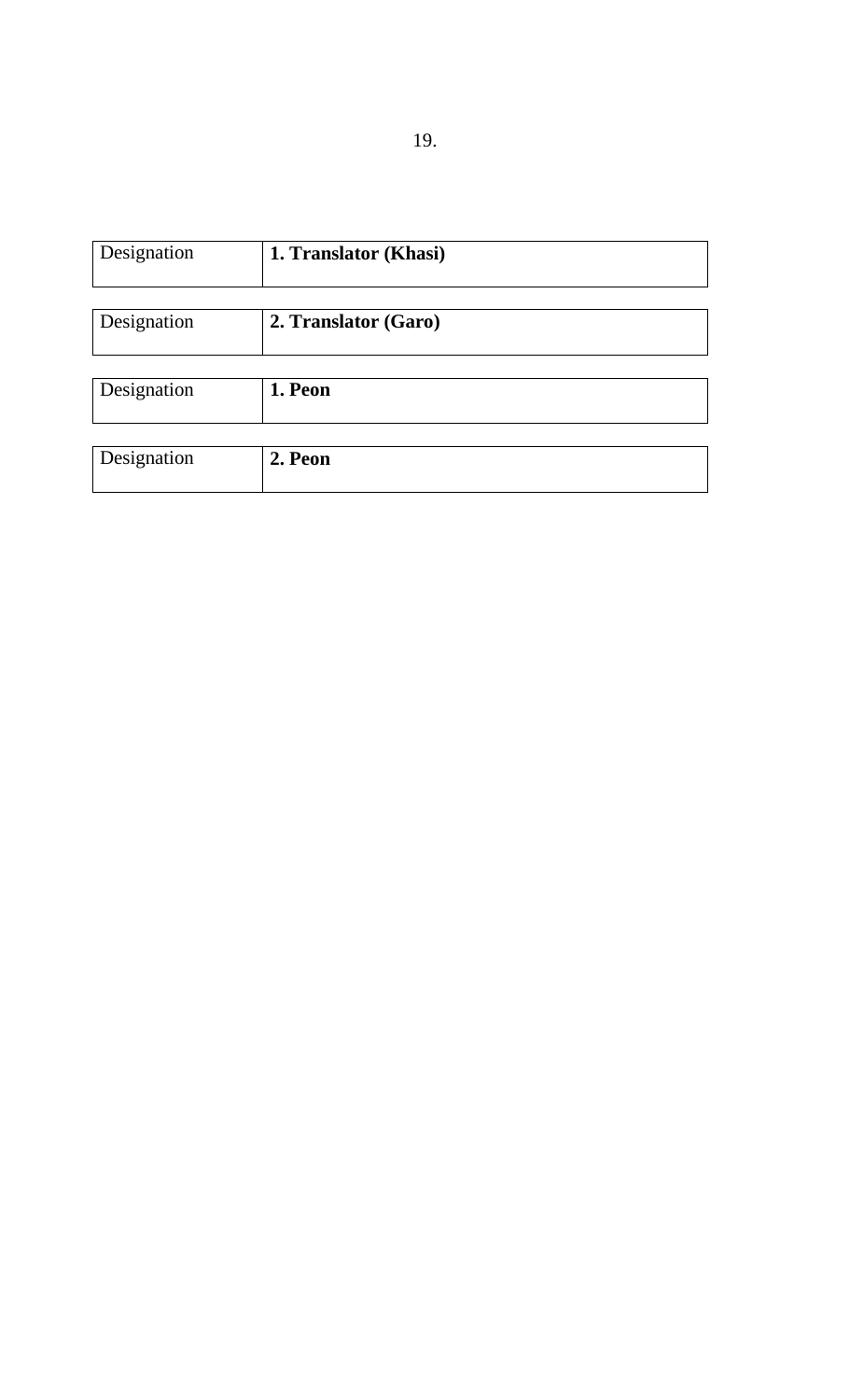#### 20. **CHAPTER IV**

### **Rules, Regulations, Instructions, Manual and Records, for Discharging Functions.**

| <b>Name/title of the document</b>                                                                               | <b>Type of the document</b>                                                                                                           |
|-----------------------------------------------------------------------------------------------------------------|---------------------------------------------------------------------------------------------------------------------------------------|
| 1. (a) O.M. Dt. 28.3.2000                                                                                       | O.M. regarding Fees, T.A. etc. of Govt.                                                                                               |
|                                                                                                                 | Pleader/Public Prosecutor of High                                                                                                     |
| (b) O.M. (Amendment) dt.18.3.2002                                                                               | <b>Court/District Court</b>                                                                                                           |
|                                                                                                                 | $do -$                                                                                                                                |
| (c) O.M. (Amendment) dt.4.9.2003                                                                                |                                                                                                                                       |
|                                                                                                                 | $do -$                                                                                                                                |
| (d) O.M. (Amendment) dt. 3.9.2004                                                                               |                                                                                                                                       |
|                                                                                                                 | $d$ o –                                                                                                                               |
| 2. (a) Meghalaya State Legal Service                                                                            |                                                                                                                                       |
| Authority -                                                                                                     |                                                                                                                                       |
| <b>Rules</b> , 1998                                                                                             | Rules                                                                                                                                 |
| (b) Meghalaya State Legal Service                                                                               |                                                                                                                                       |
| Authority -                                                                                                     |                                                                                                                                       |
| Rules (Amendment)                                                                                               | Rules                                                                                                                                 |
| 3. (a) Meghalaya State Legal Service                                                                            |                                                                                                                                       |
| Authority -                                                                                                     |                                                                                                                                       |
| Regulation, 2000.                                                                                               | Regulation                                                                                                                            |
| (b) Meghalaya State Legal Service                                                                               |                                                                                                                                       |
| Authority -                                                                                                     |                                                                                                                                       |
| (Amendment) Regulation 2004                                                                                     | Regulation                                                                                                                            |
|                                                                                                                 | Chose one of the types given below<br>(Rules, Regulations, Instructions, Manual,<br>Records, Others)                                  |
| Brief Write-up on the Document                                                                                  | 1. O.M. regarding Fees, T.A. etc. of Govt.                                                                                            |
|                                                                                                                 | Pleader/Public Prosecutor of High                                                                                                     |
|                                                                                                                 | <b>Court/District Court</b>                                                                                                           |
|                                                                                                                 | 2. (a) (b) - Rules.                                                                                                                   |
|                                                                                                                 | $3. (a) (b)$ -Regulation                                                                                                              |
|                                                                                                                 |                                                                                                                                       |
| From where one can get a copy of the                                                                            | Address:                                                                                                                              |
| rules, regulations, instructions, manual                                                                        | <b>Smti S.K. Sangma, Deputy Secretary &amp; P.I.O.</b>                                                                                |
| and records                                                                                                     | PABX-2472                                                                                                                             |
|                                                                                                                 | $\text{FAX:}\underbrace{\hspace{2.5cm}}_{\text{2.1}}\underbrace{\hspace{2.5cm}}_{\text{2.2}}\underbrace{\hspace{2.5cm}}_{\text{2.3}}$ |
|                                                                                                                 |                                                                                                                                       |
|                                                                                                                 |                                                                                                                                       |
|                                                                                                                 |                                                                                                                                       |
| Fee charged by the Department for a<br>copy of rules, regulations, instructions,<br>manual and records (If any) | Fees as applicable in the R.T.I. Rules.                                                                                               |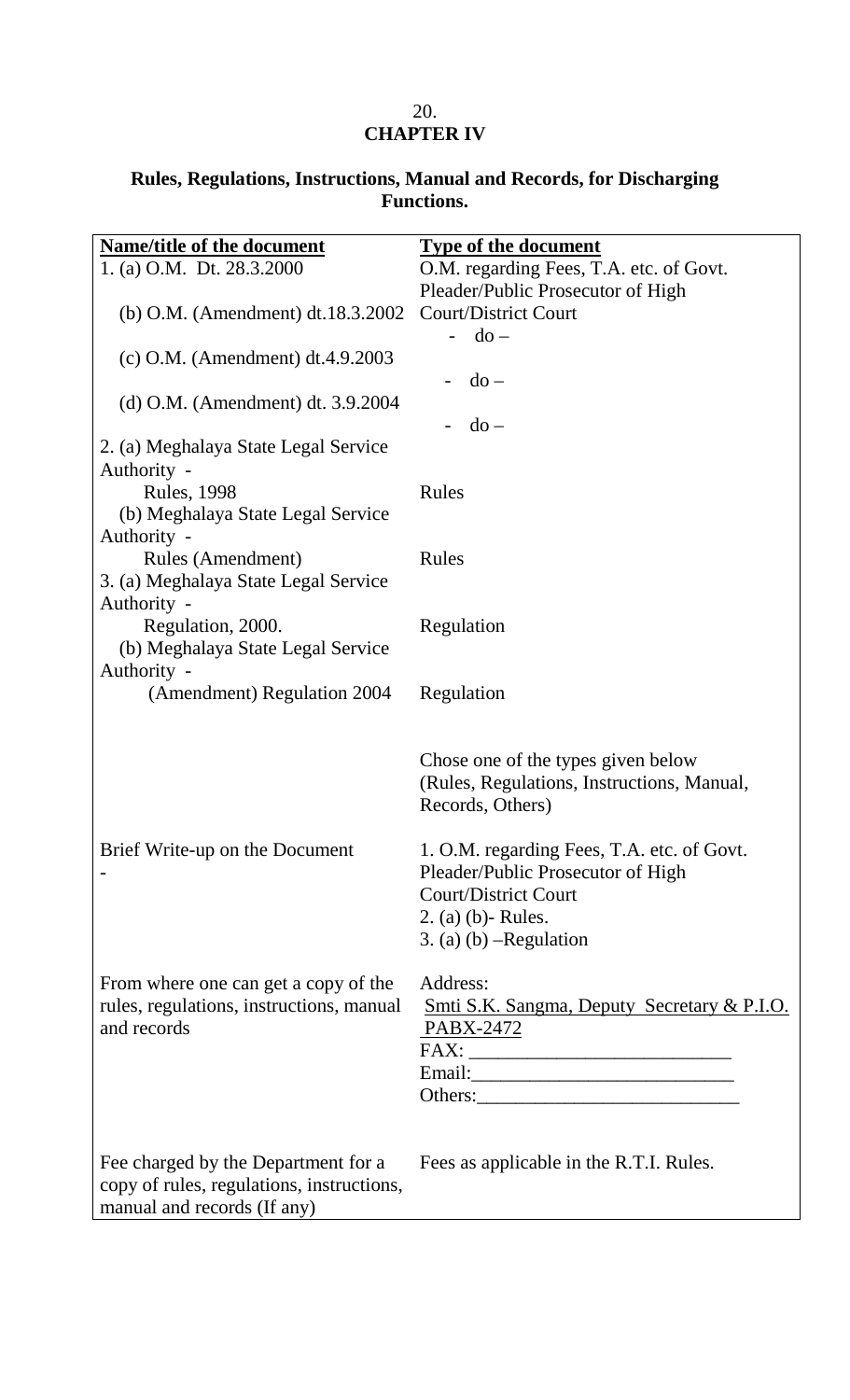#### **CHAPTER V**

## **Particulars of any arrangement that exists for consultation with, or representation by, the members of the public in relation to the formulation of its policy or implementation thereof**

#### **Formulation of Policy.**

**5.1** There is no detail in this regard for the general public to receive such information**.** 

| Sl.No | Subject/Topic                                                                                                           | Is it mandatory to<br>ensure public<br>participation<br>(Yes/No) | <b>Arrangements for</b><br>seeking public<br>participation |
|-------|-------------------------------------------------------------------------------------------------------------------------|------------------------------------------------------------------|------------------------------------------------------------|
| 1.    | Proper conduct of State Cases                                                                                           | N <sub>0</sub>                                                   |                                                            |
| 2.    | <b>Conduct of State cases-matters</b><br>relating to.                                                                   | N <sub>o</sub>                                                   |                                                            |
| 3.    | Specification of the courts to be the<br><b>Special Courts for different</b><br>districts of the State                  | N <sub>o</sub>                                                   |                                                            |
| 4.    | Appointment of the respective PP<br>of the District in the State.                                                       | N <sub>o</sub>                                                   |                                                            |
| 5.    | All the cases, civil and criminal,<br>arising from any area within<br>S.G.H.District.                                   | N <sub>o</sub>                                                   |                                                            |
| 6.    | Intimation of orders passed by the<br>Court involving Govt. Deptts.                                                     | N <sub>o</sub>                                                   |                                                            |
| 7.    | Court Cases-taking of proper steps                                                                                      | N <sub>o</sub>                                                   |                                                            |
| 8.    | Discussion etc. with A.G. & other<br>G.As.                                                                              | N <sub>0</sub>                                                   |                                                            |
| 9.    | Empower all 1 <sup>st</sup> Class<br>Judl.Magistrate in W.G.H.District.                                                 | N <sub>o</sub>                                                   |                                                            |
| 10.   | Specify the following Courts to be<br>the Special Courts for different<br>district of the State                         | N <sub>o</sub>                                                   |                                                            |
| 11.   | Empower all Judl. Magistrates of<br>the $1st Class.$                                                                    | N <sub>o</sub>                                                   |                                                            |
| 12.   | Proper conduct of State Cases-<br>timely furnishing of parawise<br>comments, etc                                        | N <sub>o</sub>                                                   |                                                            |
| 13.   | Supply of papers, documents etc. in<br>connection with Court cases &<br>affidavit-in-Opposition to befiled<br>in Court. | N <sub>o</sub>                                                   |                                                            |
| 14.   | Transfer of cases from Principal<br>seat of GHC to Shillong Bench.                                                      | N <sub>o</sub>                                                   |                                                            |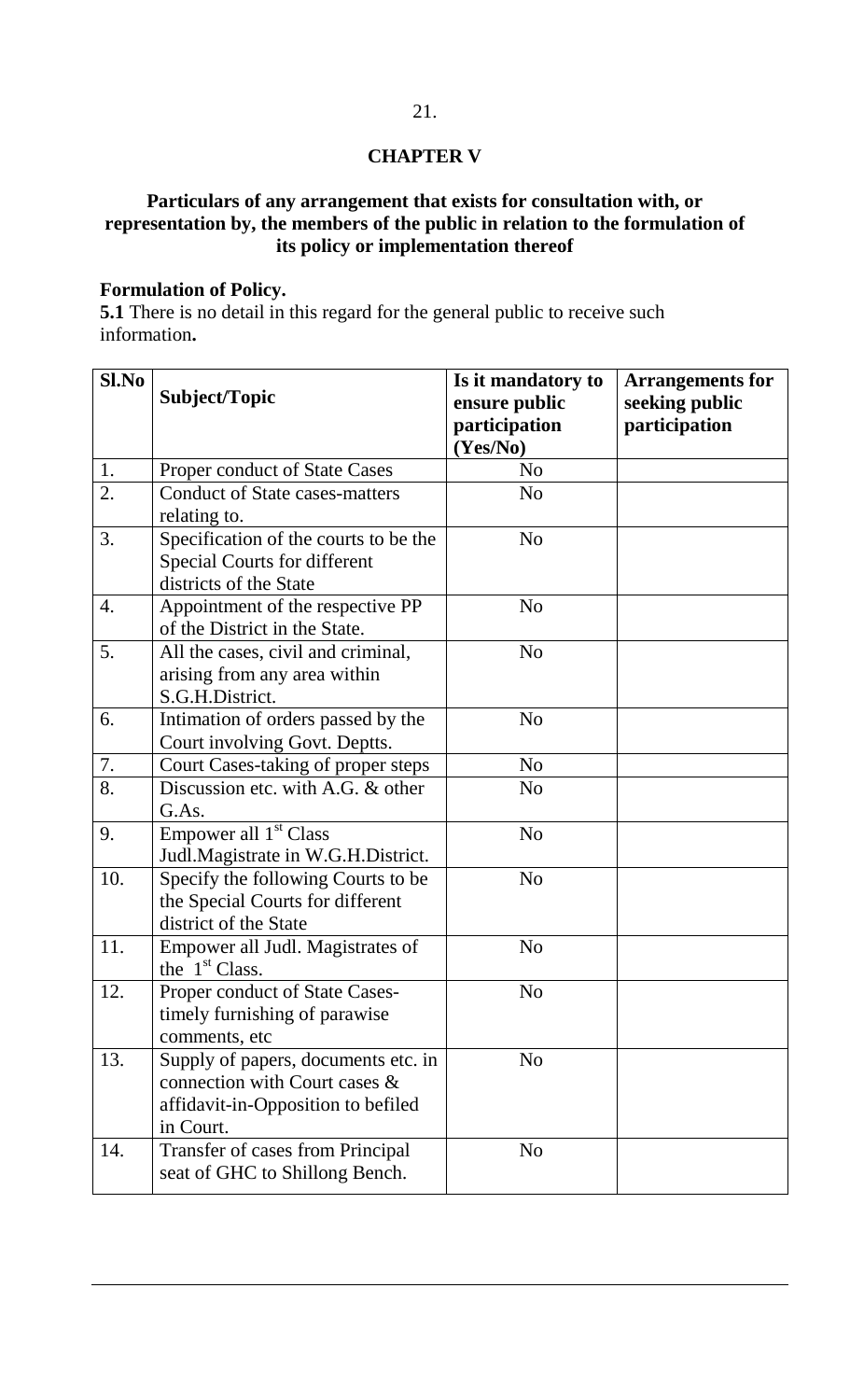| 15. | Exemption of T.A. drawn by the<br>blind or orthopaedically employees<br>from the purview of calculation of<br>Income-Tax / Notification –<br>Regarding.       | N <sub>o</sub> |  |
|-----|---------------------------------------------------------------------------------------------------------------------------------------------------------------|----------------|--|
| 16. | Appointment of Defence Lawyer<br>by the Court on behalf of the<br>accused.                                                                                    | N <sub>o</sub> |  |
| 17. | <b>Office Memorandum</b>                                                                                                                                      | N <sub>0</sub> |  |
| 18. | <b>Officer Memorandum</b>                                                                                                                                     | N <sub>0</sub> |  |
| 19. | Report regarding cases U/S 125<br>Cr.P.C.                                                                                                                     | N <sub>o</sub> |  |
| 20. | <b>Office Memorandum</b>                                                                                                                                      | N <sub>o</sub> |  |
| 21. | Time filing of Affidavit, etc in the<br>S.C. & executing Vakalatnama -<br>matters relating thereto.                                                           | N <sub>o</sub> |  |
| 22. | <b>Requirement of Prompt</b><br>action/response to Court Cases in<br>the GHC. etc- matter relating to.                                                        | N <sub>o</sub> |  |
| 23. | Notification                                                                                                                                                  | N <sub>o</sub> |  |
| 24. | <b>National Human Rights</b><br>Commission Report 2000-2001                                                                                                   | N <sub>o</sub> |  |
| 25. | Defence of Govt. officials                                                                                                                                    | N <sub>o</sub> |  |
| 26. | Implementation of Rule $4(2)$ &<br>$4(3)$ of the S.C. and S.T.<br>(Prevention of Atrocities) Rules,<br>1995.                                                  | N <sub>o</sub> |  |
| 27. | Under Trial Prisoners -<br>Expeditious disposal of cases –<br>matters relating to.                                                                            | No             |  |
| 28. | Issuance of succession certificate<br>by different courts to different<br>parties pertaining the same amount<br>of the deceased persons or the same<br>person | N <sub>o</sub> |  |
| 29. | Requirement of prompt<br>action/response to court cases in<br>$HC$ , etc – matter relating to.                                                                | N <sub>o</sub> |  |
| 30. | Proper conduct & expeditious<br>disposal of court cases –<br>preparation furnishing of parawise<br>comments by the Govt. Deptts. Etc.                         | N <sub>o</sub> |  |
| 31. | <b>Office Memorandum</b>                                                                                                                                      | N <sub>o</sub> |  |

## **Implementation of Policy**

### **5.2 - No.**

| Sl.No. | Subject/Topic | I s it mandatory to   | Arrangements for seeking |
|--------|---------------|-----------------------|--------------------------|
|        |               | ensure public         | public participation     |
|        |               | participation(Yes/No) |                          |
|        |               |                       |                          |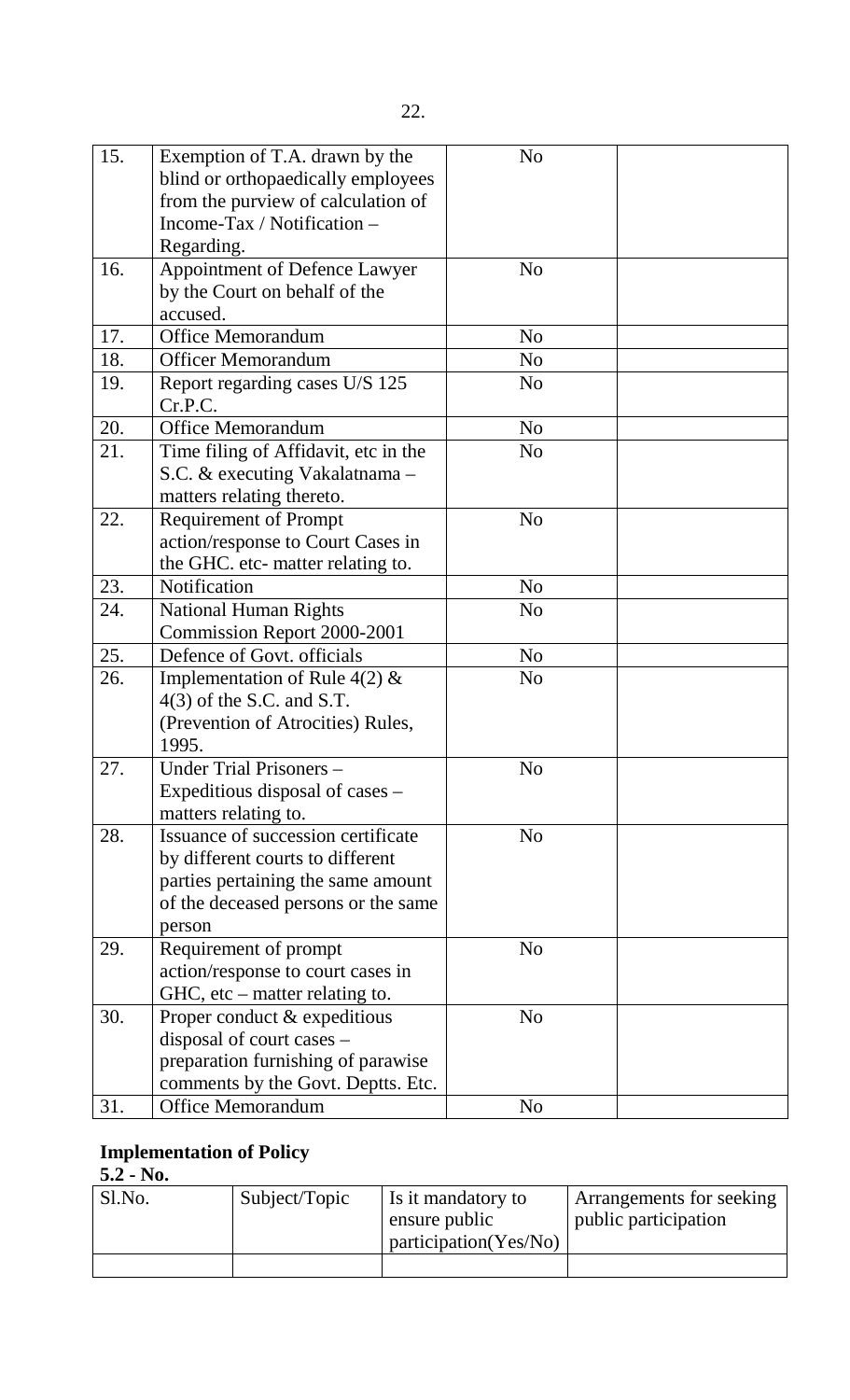#### . **CHAPTER VI**

#### **A statement of the categories of documents that are held by it or under its control**

6.1 Same as Chapter IV

| Sl.No. | Category of<br>the document document | Name of the<br>and its<br>introduction<br>in one line | Procedure to<br>obtain the<br>document | Held<br>by/under<br>control of |
|--------|--------------------------------------|-------------------------------------------------------|----------------------------------------|--------------------------------|
|        |                                      |                                                       |                                        |                                |

#### **CHAPTER VII**

#### **Statement of boards, council, committees and other bodies constituted under the control of Law (B) Department.**

THE MEGHALAYA STATE LEGAL SERVICES AUTHORITY SHILLONG CONSTITUTED VIDE NOTIFICATION NO.LA./3/94/101 DT 15TH JULY, 1998

The Meghalaya State Legal Services Authority, Meghalaya Addl. Secretariat, MATI Building, Shillong – 793002.

#### 1**. COMPOSITION**:

#### **Patron in Chief** :

(a) Hon'ble Chief Justice of the High Court of Meghalaya. Executive Chairman.

## (b)Vice Chairman.

#### **Members** :

- (c) The Advocate General, Meghalaya.
- (d)The Secretary, Government of Meghalaya Finance Department.
- (e) The Secretary, Government of Meghalaya, Law Department.
- (f) The Inspector General of Police, Meghalaya.
- (g)Secretary, Khasi Hills Autonomous District Council.
- (h)Secretary, Jaintia Hills Autonomous District Council.
- (i) Secretary, Garo Hills Autonomous District council

#### **Including Non-Official Members**.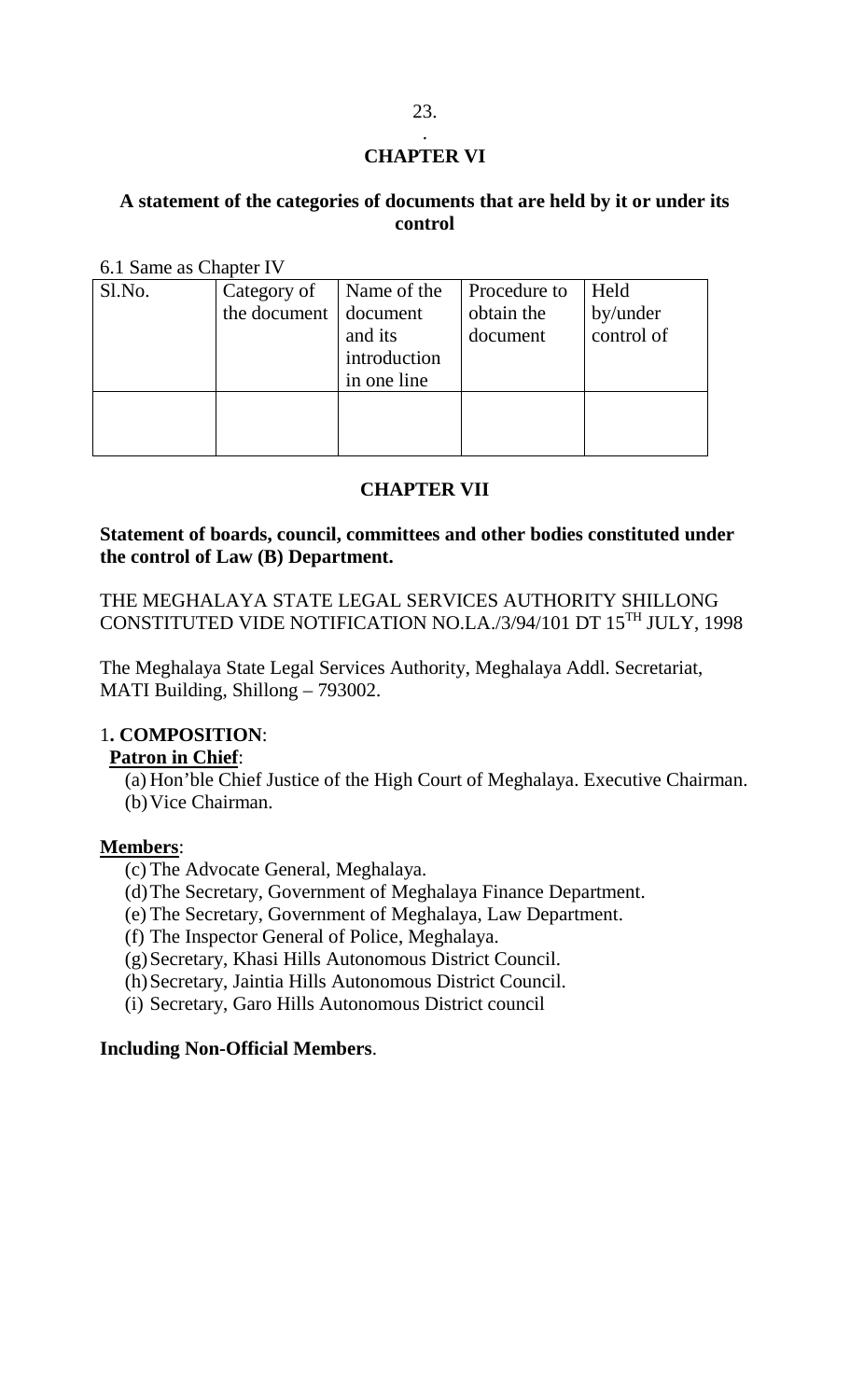#### **2. CONSTITUTION OF HIGH COURT LEGAL SERVICES COMMITTEE**:

 For Gauhati High Court, Shillong Bench, this Committee is provided in the Principal Act namely, the Legal Services Authority Act, 1987.

#### **3. Constitution of District Legal Services Authority:**

The District Legal Services Authority has been constituted in all the Districts of Meghalaya.

#### **4**. **FUNCTION OF THE MEGHALAYA STATE LEGAL SERVICES AUTHORITY**:

- (1)The function of the Meghalaya State Legal services Authority is to encourage the people from time to time either through the function of the Lok Adalat or Legal Literacy Campaign that every citizen involved in the litigation should avail the programme of Lok Adalat especially on all compoundable offences.
- (2)The Meghalaya State Legal Services Authority is receiving grants from the NALSA and from the State Government, for organizing Lok Adalats, Legal Literary Campaigns and Legal Aid to the poor.
- (3)The Legal Literacy com-Awareness Campaign and Legal Awareness Works shop was held in different places in various districts of State.

#### **5. LOK ADALAT**:

 After the Constitution of the Meghalaya State Legal Services Authority Lok Adalat is presently conducted under the aegis of the Meghalaya State Legal Services Authority which determines the Action Plan for conducting various Lok Adalats, Budget, Planning of expenditure, programmes etc.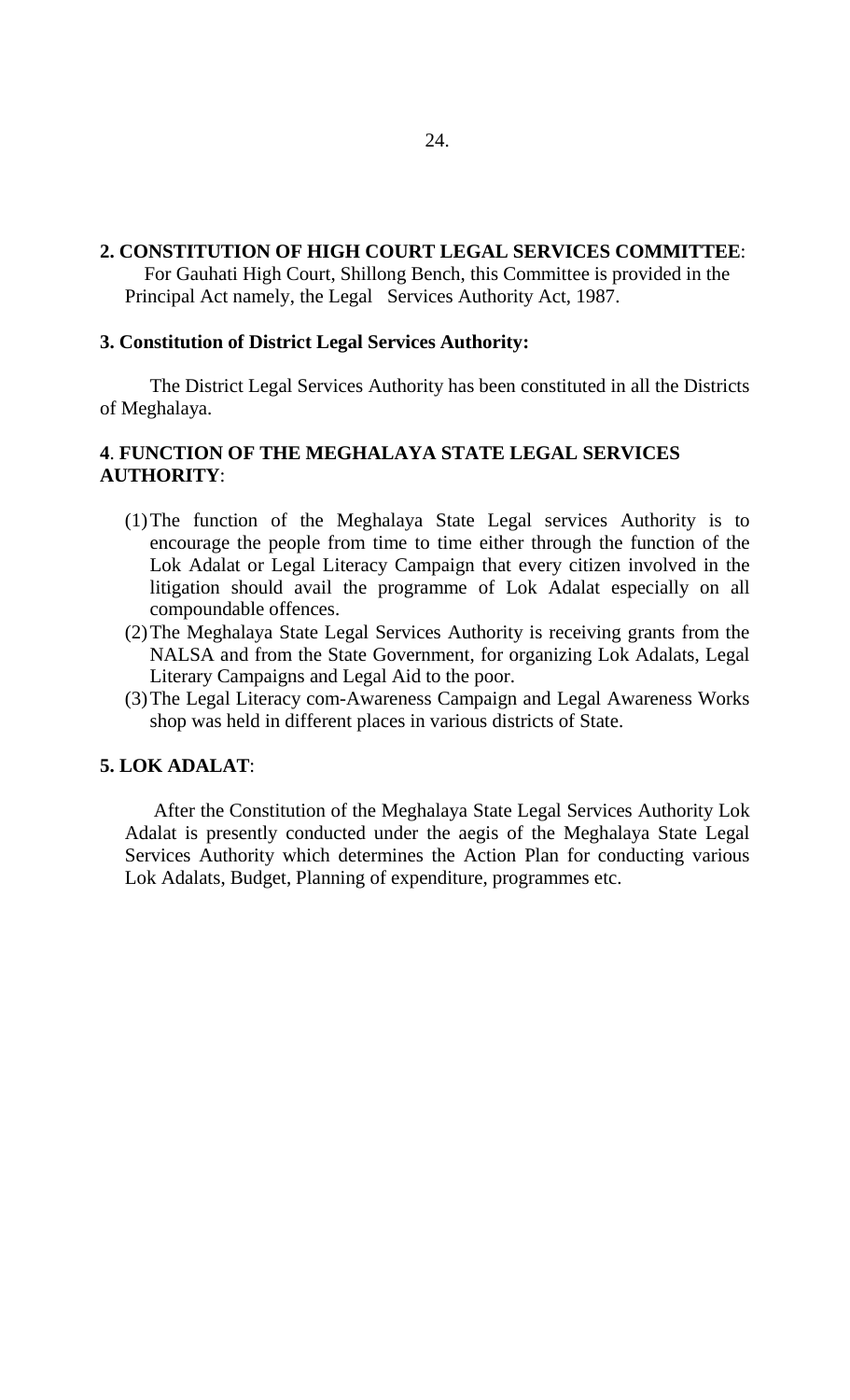## **CHAPTER VIII**

## **Name, designations and other particulars of the Public Information Officers. Name of the Public Authority:**

#### **Name of Appellate Authority:** Sl. Name Designation S.T.D. No. Code Ph.No. Fax Email Address Office/Resd. **Shri A.K. Sangma** Senior Additional Legal Remembrancer & Additional Secretary Law Department. 0364 PABX-2691 Meghalaya (Civil) Secretariat Main Building, Room No. 222 Shillong-793002.

#### **Public Information Officers**:

| SI. | <b>Name</b>         | <b>Designation</b>                                                             | <b>S.T.D.</b> | Ph.No.       | Fax | Email | <b>Address</b>                                                                                      |
|-----|---------------------|--------------------------------------------------------------------------------|---------------|--------------|-----|-------|-----------------------------------------------------------------------------------------------------|
| No. |                     |                                                                                | Code          | Office/Resd. |     |       |                                                                                                     |
| 1.  | Shri D.<br>Lyngdoh  | Joint. Legal<br>Remembrancer &<br>Deputy Secretary<br>Law $(A)$<br>Department. | 0364          | PABX-2595    |     |       | Meghalaya<br>(Civil)<br>Secretariat,<br>Main<br>Building,<br>Room No.110<br>$Shillong -$<br>793002. |
| 2.  | Smti S.K.<br>Sangma | Joint. Legal<br>Remembrancer &<br>Deputy Secretary<br>Law $(B)$ Department     | 0364          | PABX-2472    |     |       | Meghalaya<br>(Civil)<br>Secretariat,<br>Main<br>Building,<br>Room No.221<br>Shillong $-$<br>793002. |

#### **Assistant Public Information Officers:**

| SI. | <b>Name</b>               | <b>Designation</b>     | <b>S.T.D.</b> | Ph.No.       | Fax | Email | <b>Address</b> |
|-----|---------------------------|------------------------|---------------|--------------|-----|-------|----------------|
| No. |                           |                        | Code          | Office/Resd. |     |       |                |
| 1.  | Smti S.N.<br>Sangma       | <b>Under Secretary</b> |               | PABX-2266    |     |       |                |
| 2.  | Shri L.K.<br><b>Swett</b> | <b>Under Secretary</b> |               | PABX - 2613  |     |       |                |

#### 25.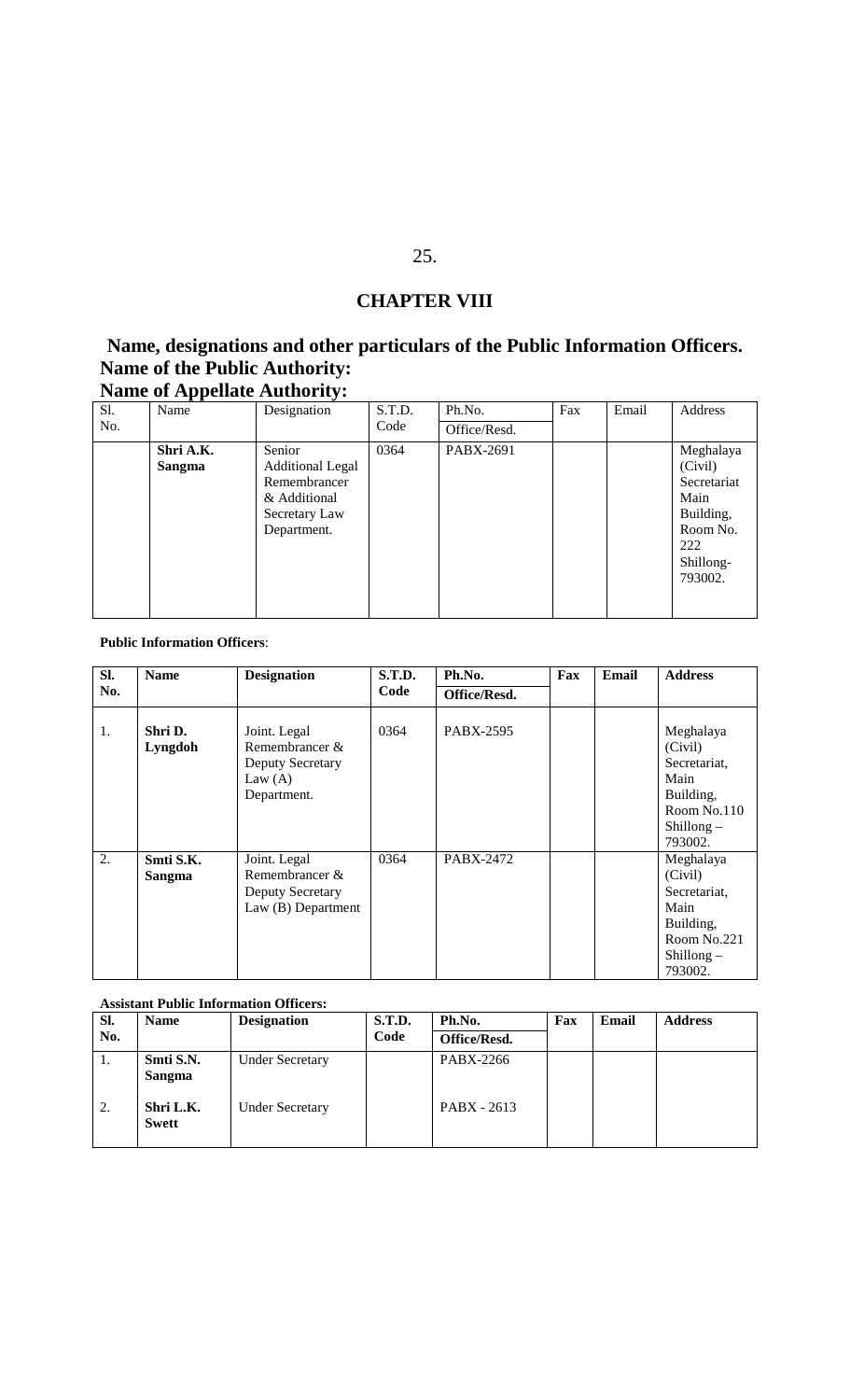### **CHAPTER IX**

## **Procedure followed in Decision Making Process**

Generally the office in Law Department follows the norms laid down in the provisions of the Law Manual and the Rules of Executive Business of the Government of Meghalaya *1972*. It also follows the procedures prescribed in the office Manual of the Meghalaya Secretariat and various rules as prescribed by the Government from time to time.

| Sl.No.                                  |  |
|-----------------------------------------|--|
| Subject on which the decision is to be  |  |
| taken                                   |  |
| Guideline/Direction, if any             |  |
| Process of Execution                    |  |
| Designation of the officers involved in |  |
| decision making                         |  |
| Contact information of above mentioned  |  |
| officers                                |  |
| If not satisfied by the decision, where |  |
| and how to appeal.                      |  |

26.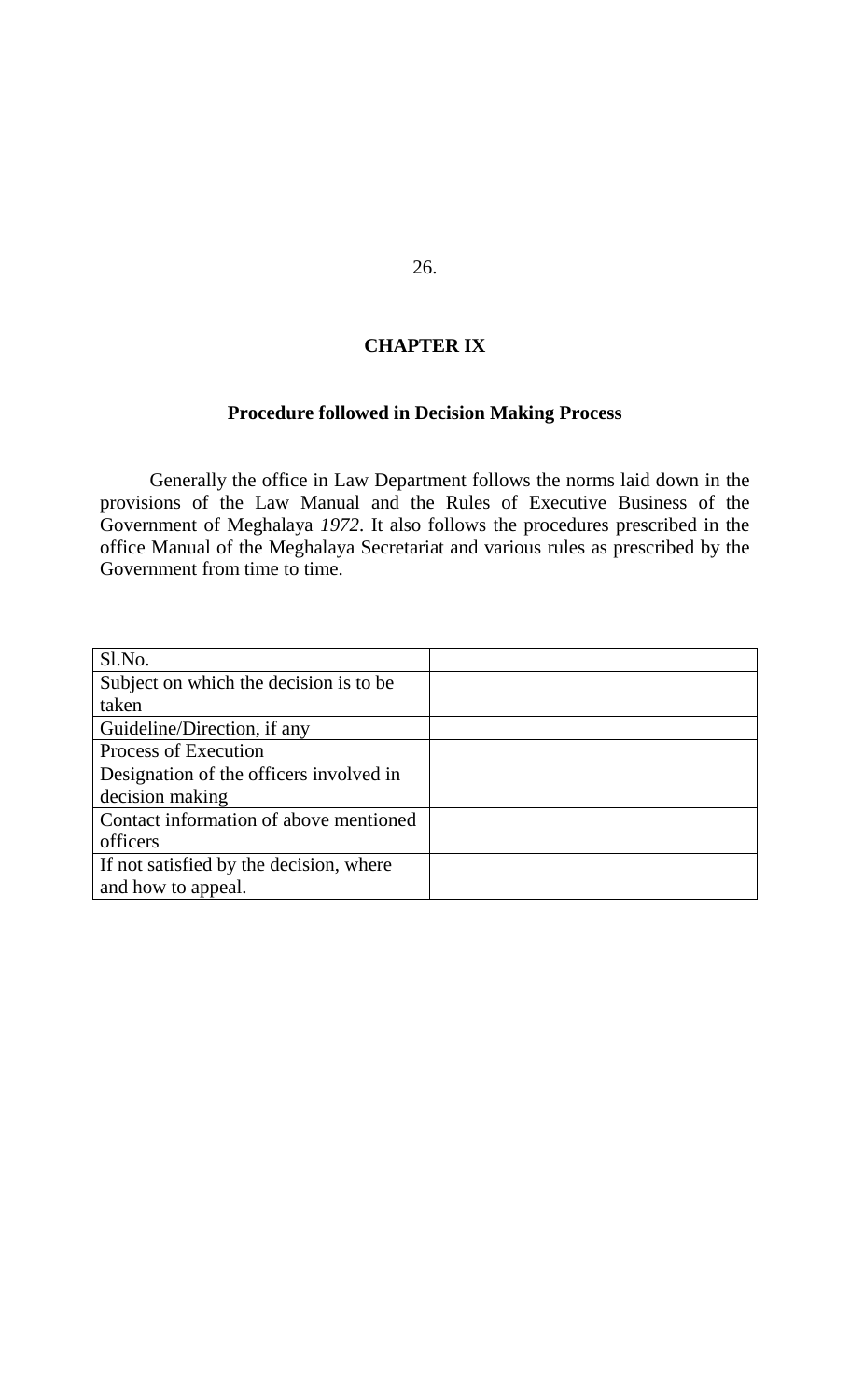## **CHAPTER X**

## **DIRECTORY OF OFFICERS AND EMPLOYEES**

| Sl.              | <b>Name</b>     | <b>Designation</b>      | <b>Office Address</b> | <b>Office</b>           |
|------------------|-----------------|-------------------------|-----------------------|-------------------------|
| No.              |                 |                         |                       | <b>Telephone</b><br>No. |
| 1.               | Shri C.V.D.     | Legal                   | Room No. 314,         |                         |
|                  | <b>Diengdoh</b> | Remembrancer and        | Meghalaya (C)         |                         |
|                  |                 | Secretary to the        | Secretariat.          |                         |
|                  |                 | Govt. of                | Addl. Building        |                         |
|                  |                 | Meghalaya.              | Shillong -793001.     |                         |
| 2.               | Shri. A.K.      | Senior Addl. Legal      | Room No. 222          | 2210361                 |
|                  | Sangma.         | Remembrancer and        | Meghalaya $(C)$       | 2691                    |
|                  |                 | Additional              | Secretariat           |                         |
|                  |                 | Secretary.              | Main Building.        |                         |
|                  |                 |                         | Shillong-793001.      |                         |
| $\overline{4}$ . | Smt. L L.       | Additional Legal        | Room No. 502,         | 2501                    |
|                  | Shangpliang.    | Remembrancer and        | Meghalaya $(C)$       |                         |
|                  |                 | Joint Secretary.        | Secretariat,          |                         |
|                  |                 |                         | Main Building,        |                         |
|                  |                 |                         | Shillong-793001.      |                         |
| 5.               | Smt. M M.       | <b>Additional Legal</b> | Room No. 502,         | 2604                    |
|                  | <b>Sangma</b>   | Remembrancer and        | Meghalaya (C)         |                         |
|                  |                 | Joint Secretary.        | Secretariat,          |                         |
|                  |                 |                         | Main Building,        |                         |
|                  |                 |                         | Shillong-793001.      |                         |
| 6.               | Shri D.         | Joint Legal             | Room No. 110.         | 2598                    |
|                  | Lyngdoh         | Remembrancer and        | Meghalaya $(C)$       |                         |
|                  |                 | Deputy Secretary.       | Secretariat,          |                         |
|                  |                 |                         | Main Building,        |                         |
|                  |                 |                         | Shillong-793001.      |                         |
| 7.               | Smti S.K.       | Joint Legal             | Room No.221 $(A)$     | 2472                    |
|                  | <b>Sangma</b>   | Remembrancer and        | Meghalaya $(C)$       |                         |
|                  |                 | Deputy Secretary.       | Secretariat,          |                         |
|                  |                 |                         | Main Building,        |                         |
|                  |                 |                         | Shillong-793001       |                         |
| 8.               | Smti L.         | Joint Legal             | RoomNo.221            | 2688                    |
|                  | <b>Lyndem</b>   | Remembrancer and        | Meghalaya $(C)$       |                         |
|                  |                 | Deputy Secretary.       | Secretariat,          |                         |
|                  |                 |                         | Main Building,        |                         |
|                  |                 |                         | Shillong-793001       |                         |
| 9.               | Shri L.K.       | Deputy Legal            | Room No.222           | 2613                    |
|                  | <b>Swett</b>    | Remembrancer and        | Meghalaya $(C)$       |                         |
|                  |                 | <b>Under Secretary</b>  | Secretariat,          |                         |
|                  |                 |                         | Main Building,        |                         |
|                  |                 |                         | Shillong-793001       |                         |
|                  |                 |                         |                       |                         |
|                  |                 |                         |                       |                         |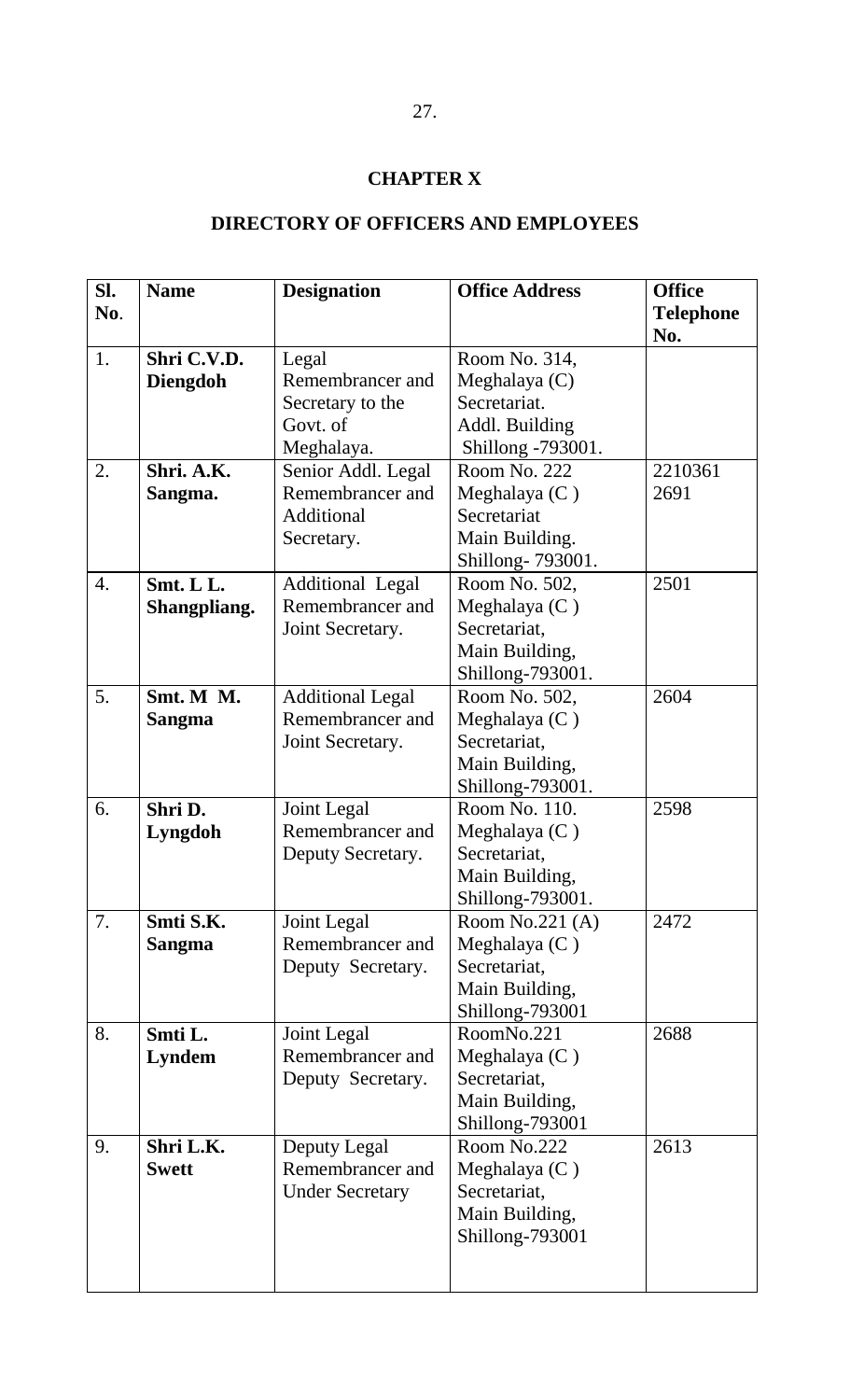| 10. | Smti S.N.           | Deputy Legal           | Room No.209       | 2266     |
|-----|---------------------|------------------------|-------------------|----------|
|     | <b>Sangma</b>       | Remembrancer and       | Meghalaya $(C)$   |          |
|     |                     | <b>Under Secretary</b> | Secretariat,      |          |
|     |                     |                        | Main Building,    |          |
|     |                     |                        | Shillong-793001   |          |
| 11. | <b>Shri S.Latam</b> | Law Officer            | Room No.239 $(A)$ | 02500021 |
|     |                     |                        | Meghalaya $(C)$   |          |
|     |                     |                        | Secretariat,      |          |
|     |                     |                        | Main Building,    |          |
|     |                     |                        | Shillong-793001   |          |
| 12. | Smti M.K.           | Law Officer            | Room No.239 $(A)$ | 02500021 |
|     | <b>Marak</b>        |                        | Meghalaya $(C)$   |          |
|     |                     |                        | Secretariat,      |          |
|     |                     |                        | Main Building,    |          |
|     |                     |                        | Shillong-793001   |          |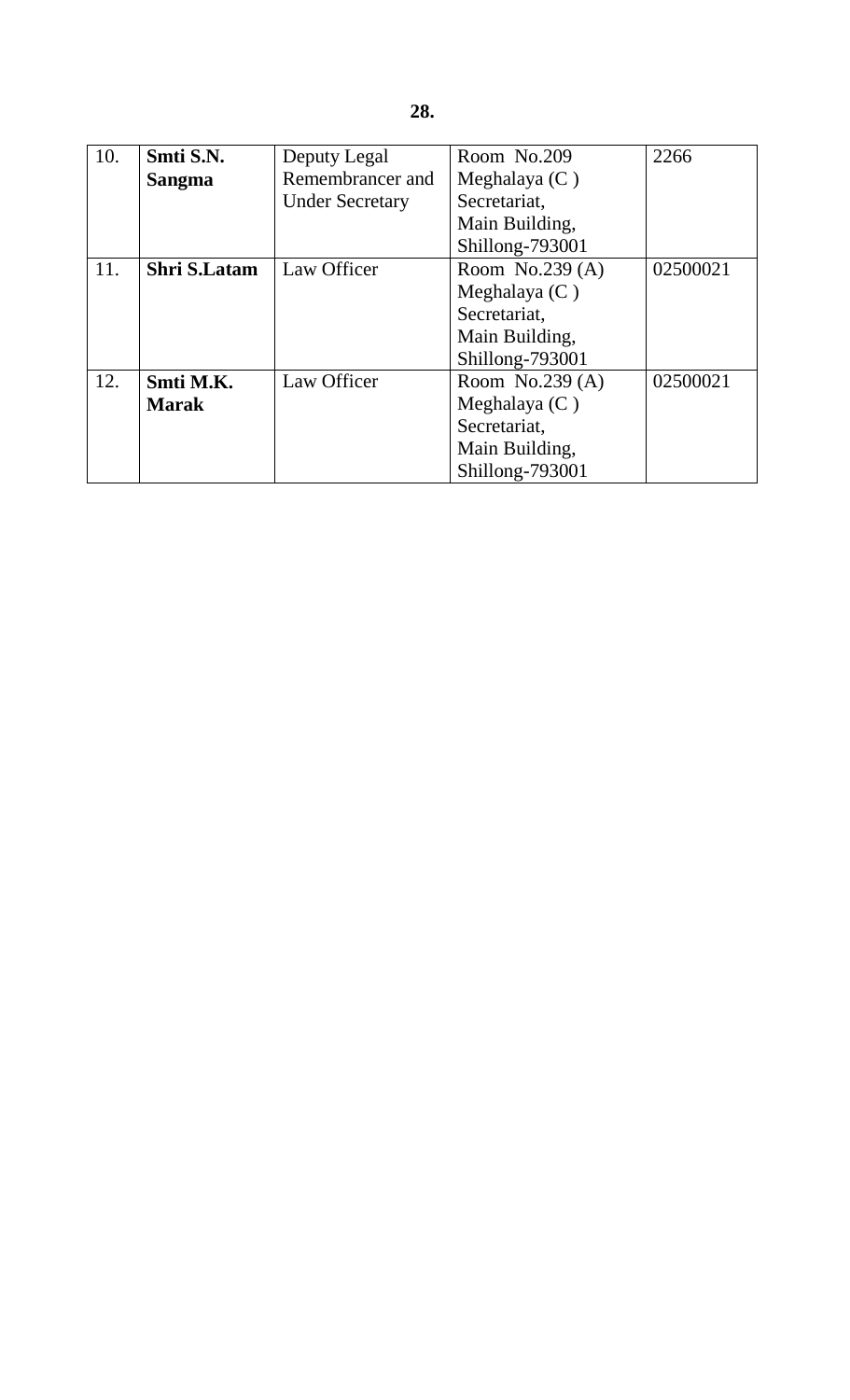## **2. EMPLOYEES UNDER LAW (B) DEPARTMENT**

| SI.<br>N <sub>0</sub> | <b>Name</b>                | <b>Designation</b>       | <b>Address</b>                                   | Phone No. |
|-----------------------|----------------------------|--------------------------|--------------------------------------------------|-----------|
| 1.                    | Smti.<br>M.Lyngdoh         | Superintendent           | Upper Mawprem,<br><b>Shillong - 793002</b>       |           |
| 2.                    | Smti. R.<br>Kharmujai      | Asstt.<br>Superintendent | Sohryngkham<br>Shillong-793021                   |           |
| 3                     | Smti P.<br>Kharlukhi       | U.D.Asstt.               | Mawlai Iewrynghep,<br>Shillong - 793017          |           |
| $\overline{4}$ .      | Shri. M.A. Laloo           | U.D. Asstt.              | C/o. "OSARIKA"<br>Madan Laban, Shillong<br>$-4.$ |           |
| 5.                    | Smti S.<br>Khongsngi       | U.D. Asstt.              | Upper Lumparing,<br>Shillong -4                  |           |
| 6.                    | Smti D<br>Mylliemngap      | U.D. Asstt.              | Smit, Shillong-793015.                           |           |
| 7.                    | Shri.<br><b>B.D.Hajong</b> | L.D. Asstt.              | Laban, Dhobighat,<br>Shillong $-4$               |           |
| 8.                    | Smti D. Chyne              | Typist                   | Mylliem<br>Madaniingsyiem<br>Shillong $-9$ .     |           |
| 9.                    | Shri A. Shabong            | Typist                   | Laban, Shillong $-4$                             |           |
| 10.                   | Shri S.<br>Kharkongor      | Grade IV                 | Nongrah, Shillong-                               |           |
| 11.                   | Shri S. Lyngdoh            | Grade IV                 |                                                  |           |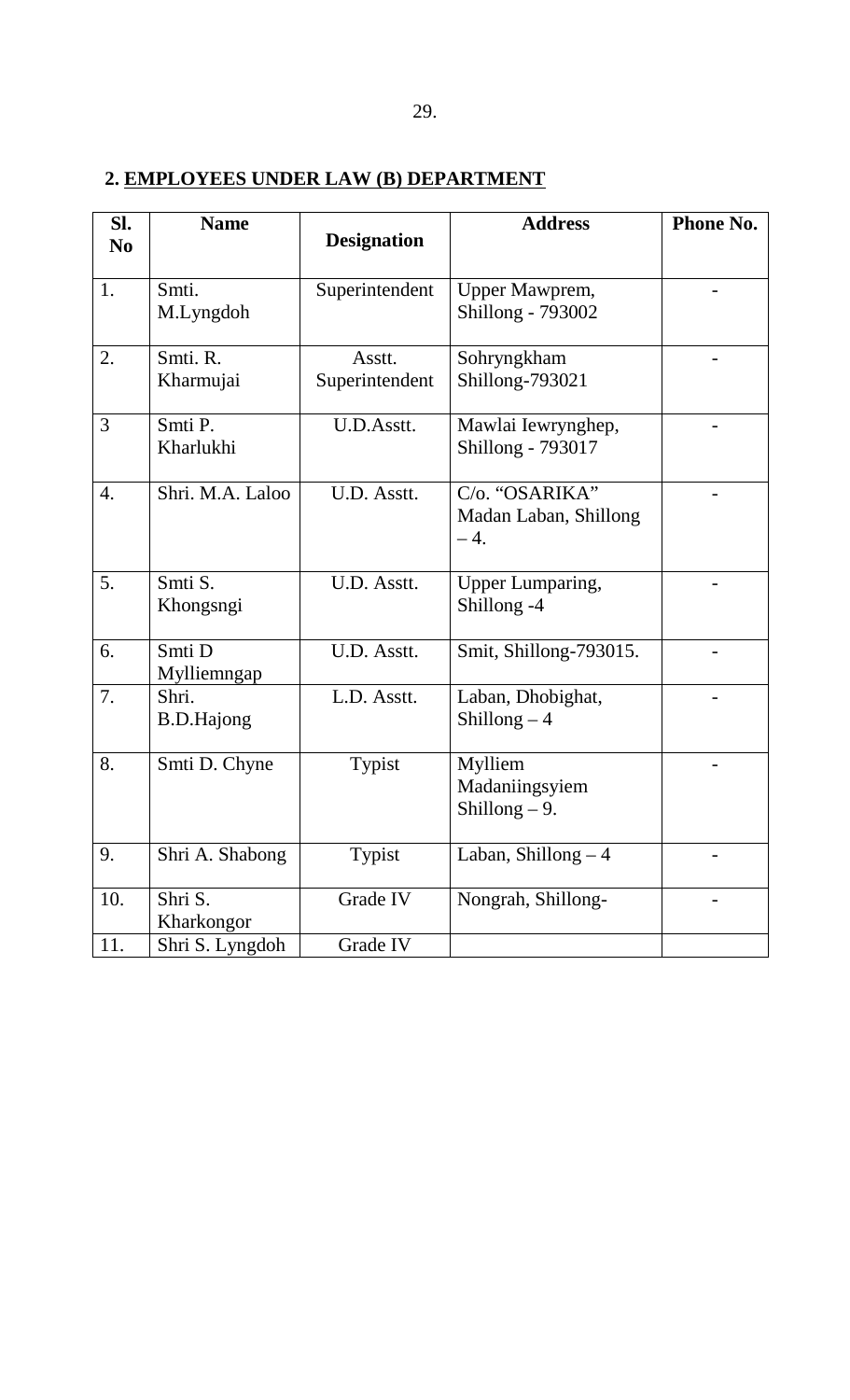#### **CHAPTER XI**

#### **The Monthly Remuneration Received by Each of its Officers and Employees, Including the System of Compensation as Provided in Regulations**

## **1. OFFICERS OF LAW DEPARTMENT**

| SI. | <b>Name</b>            | <b>Designation</b>        | <b>Monthly remuneration (Scale</b> |
|-----|------------------------|---------------------------|------------------------------------|
| No. |                        |                           | of Pay)                            |
| 1.  | Shri. C.V.D.           | <b>Legal Remembrancer</b> |                                    |
|     | <b>Diengdoh</b>        | and Secretary to the      |                                    |
|     |                        | Govt. of Meghalaya.       |                                    |
| 2.  | Shri A.K. Sangma       | Senior Addl. Legal        | Level 21                           |
|     |                        | Remembrancer and          |                                    |
|     |                        | Additional Secretary.     |                                    |
| 3.  | Smti L.L.              | AdditionalLegal           | Level - 20                         |
|     | <b>Shangpliang</b>     | Remembrancer and          |                                    |
|     |                        | Joint Secretary.          |                                    |
| 4.  | Smti M.M.              | <b>Additional Legal</b>   | Level $-20$                        |
|     | <b>Sangma</b>          | Remembrancer and          |                                    |
|     |                        | Joint Secretary.          |                                    |
| 5.  | Shri D. Lyngdoh        | JointLegal                | Level $-19$                        |
|     |                        | Remembrancer and          |                                    |
|     |                        | Deputy Secretary          |                                    |
| 6.  | Smti S.K. Sangma       | Joint Legal               | Level $-19$                        |
|     |                        | Remembrancer and          |                                    |
|     |                        | <b>Deputy Secretary</b>   |                                    |
| 7.  | Smti L. Lyndem         | Joint Legal               | Level - 19                         |
|     |                        | Remembrancer and          |                                    |
|     |                        | Deputy Secretary          |                                    |
| 8.  | <b>Shri L.K. Swett</b> | Deputy Legal              | Level -18                          |
|     |                        | Remembrancer and          |                                    |
|     |                        | <b>Under Secretary</b>    |                                    |
| 9.  | Smti S.N. Sangma       | Deputy Legal              | Level -18                          |
|     |                        | Remembrancer and          |                                    |
|     |                        | <b>Under Secretary</b>    |                                    |
| 10. | Shri S. Latam          | Law Officer               |                                    |
|     |                        |                           |                                    |
| 11. | <b>Smti M.K. Marak</b> | Law Officer               |                                    |
|     |                        |                           |                                    |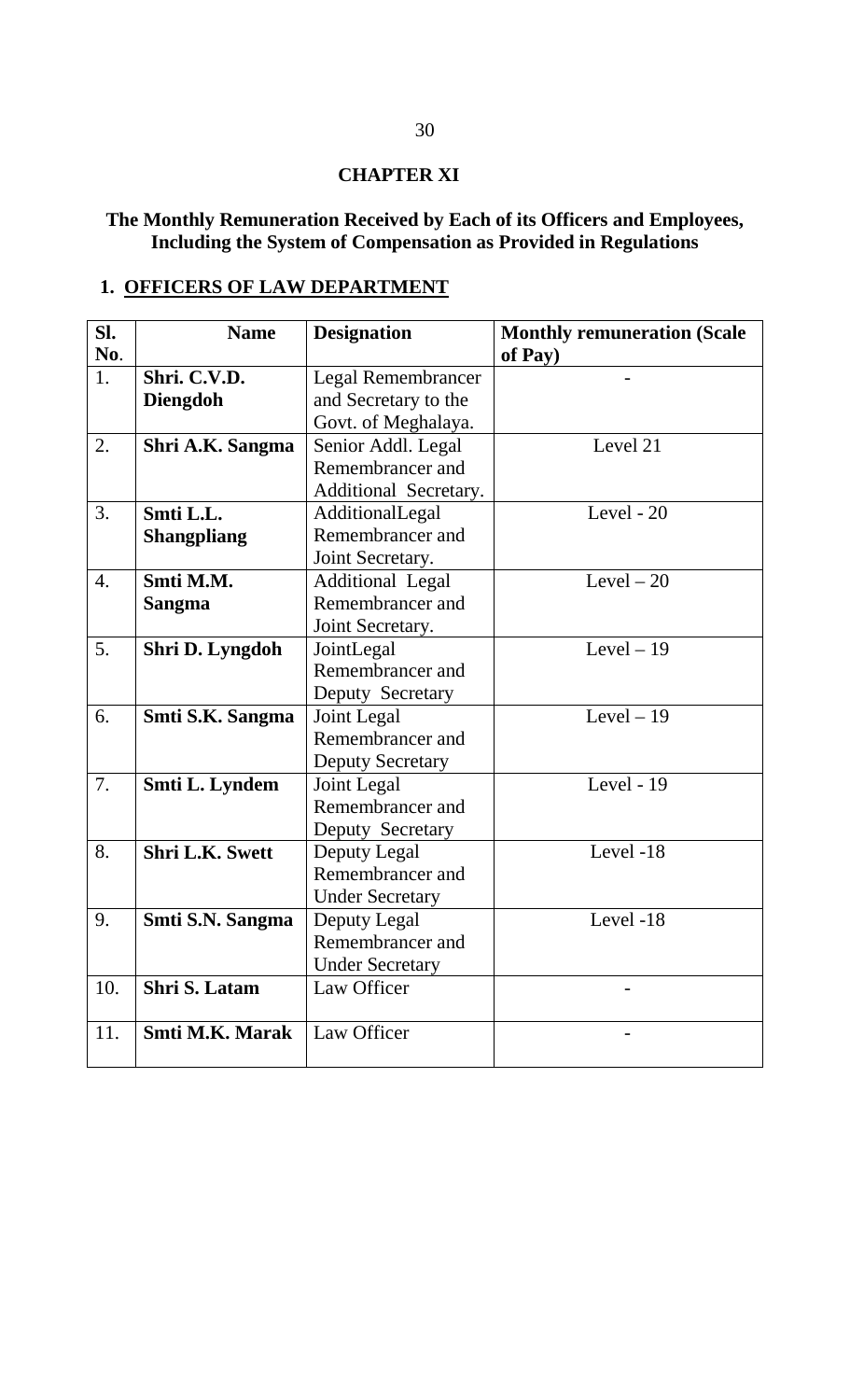# **2. EMPLOYEES UNDER LAW (B) DEPARTMENT**

| SI.<br>N <sub>0</sub> | <b>Name</b>         | <b>Designation</b>    | <b>Monthly remuneration</b><br>Level in pay matrix of<br><b>ROP 2017</b> |
|-----------------------|---------------------|-----------------------|--------------------------------------------------------------------------|
| 1.                    | Smti. M.Lyngdoh     | Superintendent        | Level - 16                                                               |
| 2.                    | Smti R. Kharmujai   | Asstt. Superintendent | Level - 13                                                               |
| 3.                    | Smti P. Kharlukhi   | U.D.Asstt.            | Level - 11                                                               |
| $\overline{4}$ .      | Shri M.A. Laloo     | U.D.Asstt.            | Level - 11                                                               |
| 5.                    | Smti S. Khongsngi   | U.D. Asstt.           | Level - 11                                                               |
| 6.                    | Smti D. Mylliemngap | U.D. Asstt.           | Level - 11                                                               |
| 7.                    | Shri B.D. Hajong    | L.D. Asstt.           | Level - 8                                                                |
| 8.                    | Smti D. Chyne       | Typist                | Level - $6$                                                              |
| 9.                    | Shri A. Shabong     | Typist                | Level $-6$                                                               |
| 10.                   | Shri S. Kharkongor  | Grade - IV            |                                                                          |
| 11.                   | Shri S.Lyngdoh      | Grade - IV            |                                                                          |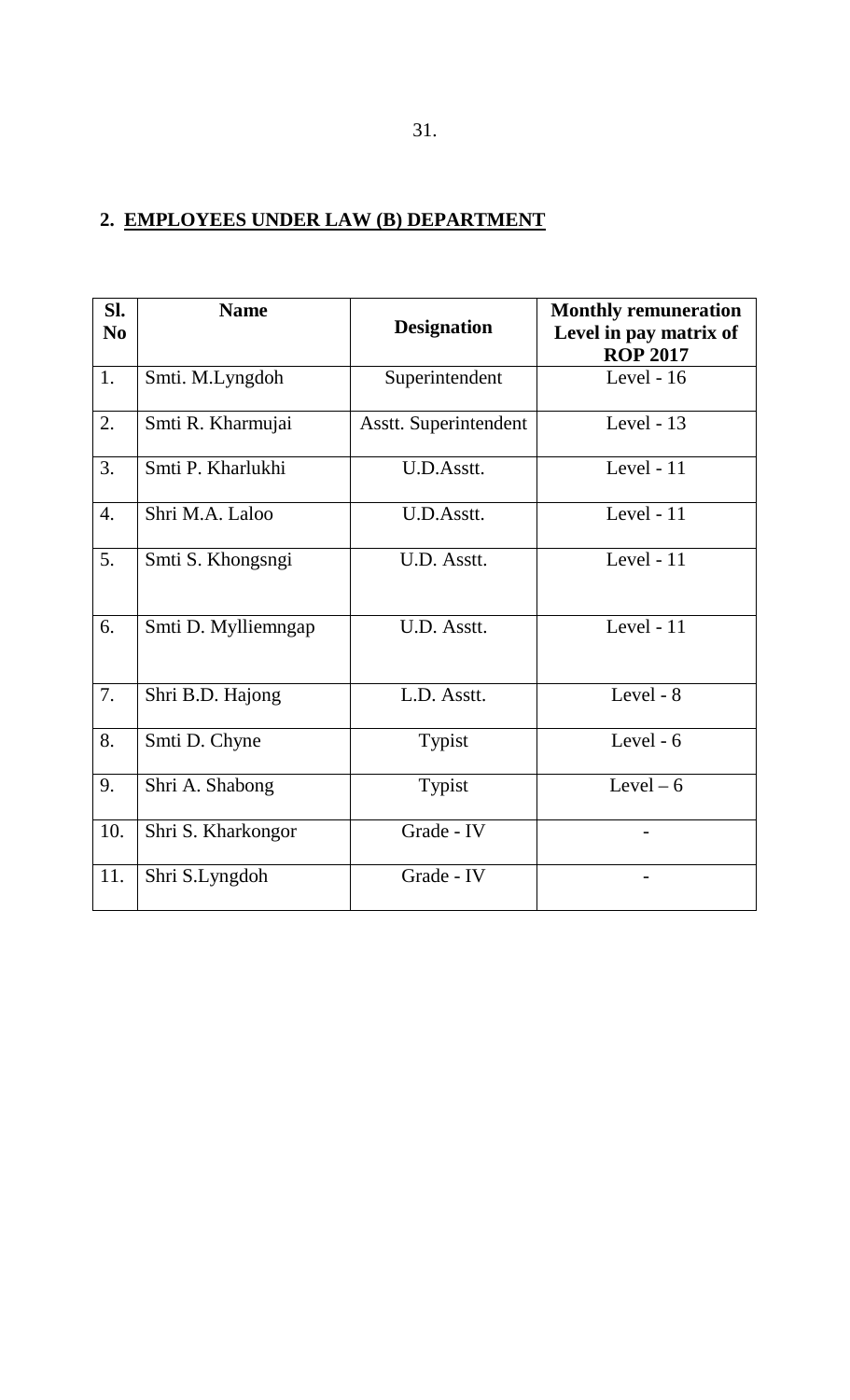#### **CHAPTER XII**

#### **The Budget Allocated to each Agency (particulars of all plans, proposed expenditures and reports on disbursement made)**

#### **All matters relating to allocation of Fund, Budget etc in respect of the Department are administered by Law (A) Department.**.

| Sl.<br>No. | Name of the<br>scheme/Head | Activity | <b>Starting</b><br>date of<br>the<br>activity | Planned<br>end date<br>of the<br>activity | Amount<br>proposed | Amount<br>Sanctio<br>$n - need$ | Amount<br>released/<br>disbursed (no.<br>of<br>installments) | Actual<br>expendi<br>ture for<br>the last<br>year | Responsible<br>officer for<br>the quality<br>and the<br>complete<br>execution of<br>the work |
|------------|----------------------------|----------|-----------------------------------------------|-------------------------------------------|--------------------|---------------------------------|--------------------------------------------------------------|---------------------------------------------------|----------------------------------------------------------------------------------------------|
|            |                            |          |                                               |                                           |                    |                                 |                                                              |                                                   |                                                                                              |

#### **For other Public Authorities**

| Sl.No. | Head /Scheme | Proposed<br><b>Budget</b> | Sanctioned<br><b>Budget</b> | Amount<br>released/disbursed(no.<br>of installments) |  |
|--------|--------------|---------------------------|-----------------------------|------------------------------------------------------|--|
|        |              |                           |                             |                                                      |  |

#### **CHAPTER XIII**

#### **Manner of Execution of Subsidy Programmes.**

#### **In so far as Law (B) Department is concerned there is no provision for execution of subsidy programme**

| Serial  | Beneficiary | Amount  | Parent/Guardians | Criteria  | Address  |      |              |       |
|---------|-------------|---------|------------------|-----------|----------|------|--------------|-------|
| Number/ | Name        | of      |                  | of        | District | City | Town/Village | House |
| Code    |             | subsidy |                  | selection |          |      |              | No.   |
|         |             |         |                  |           |          |      |              |       |
|         |             |         |                  |           |          |      |              |       |
|         |             |         |                  |           |          |      |              |       |
|         |             |         |                  |           |          |      |              |       |
|         |             |         |                  |           |          |      |              |       |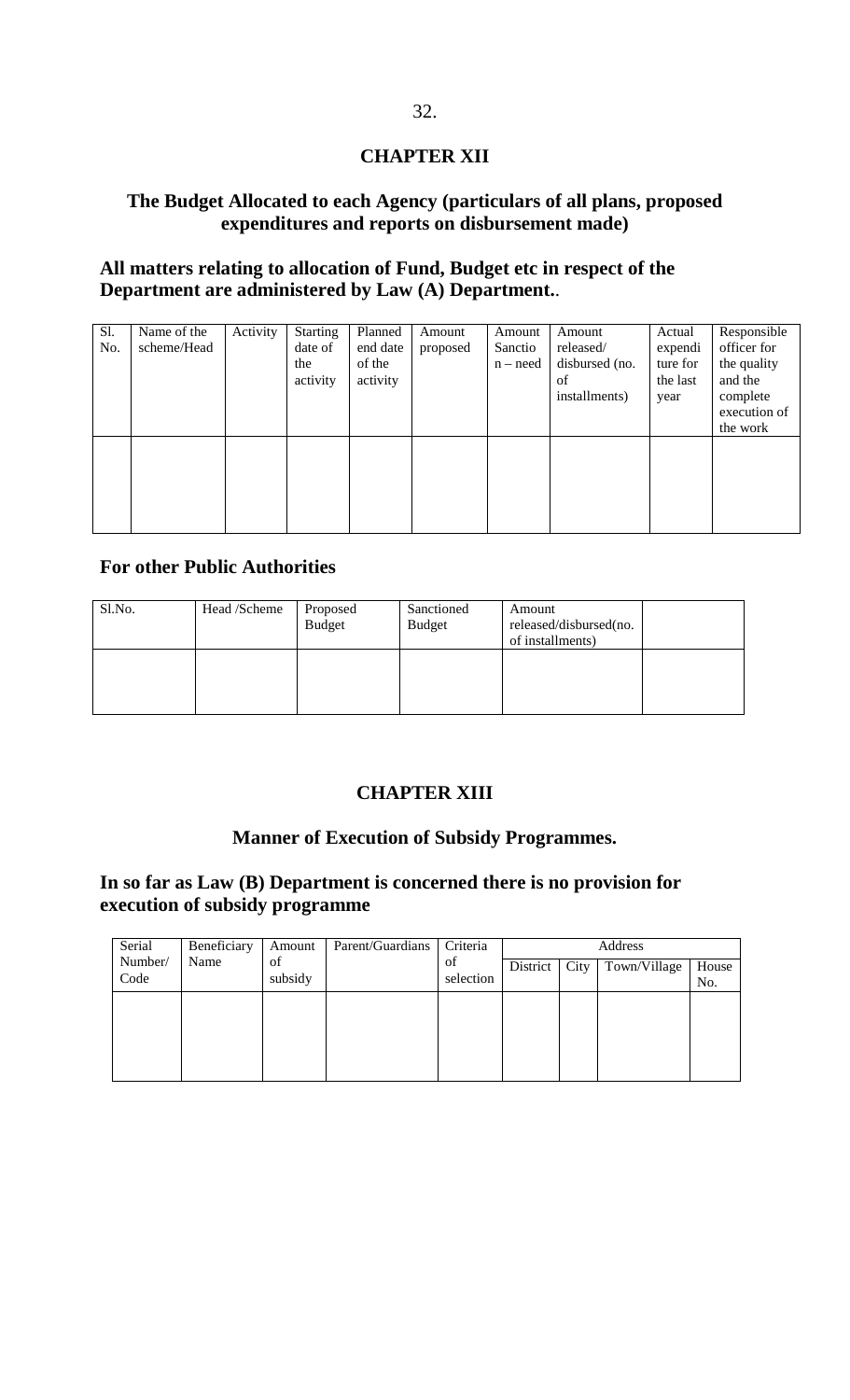#### **CHAPTER XIV**

**Particulars of Recipients of Concessions, permits or authorization granted by it.**

#### **There are no Recipients of Concessions, permits or authorization granted by this Department**

| Serial          | Beneficiary |        | Validity Parent/Guardians | Criteria        | Address  |  |                             |     |
|-----------------|-------------|--------|---------------------------|-----------------|----------|--|-----------------------------|-----|
| Number/<br>Code | Name        | period |                           | ΟĪ<br>selection | District |  | City   Town/Village   House |     |
|                 |             |        |                           |                 |          |  |                             | No. |
|                 |             |        |                           |                 |          |  |                             |     |

#### **CHAPTER XV**

#### **Norms set by it for the discharge of its functions**

Generally the office in Law Department follows the norms laid down in the provisions *of the Rules of Executive Business of the Government of Meghalaya 1972*. It also follows the procedures prescribed in the office Manual of the Meghalaya Secretariat and such other rules/circulars as prescribed/issued by the Government from time to time.

#### CHAPTER XVI

#### **Information available in an electronic form**

At present the office files, governmental papers and documents, correspondences, etc are normally done, processed and put up manually and are being kept and maintained by the concern dealing assistants in normal forms and styles in conventional methods. As computers have been supplied only very recently steps will be taken to get things done through electronic form whenever possible.